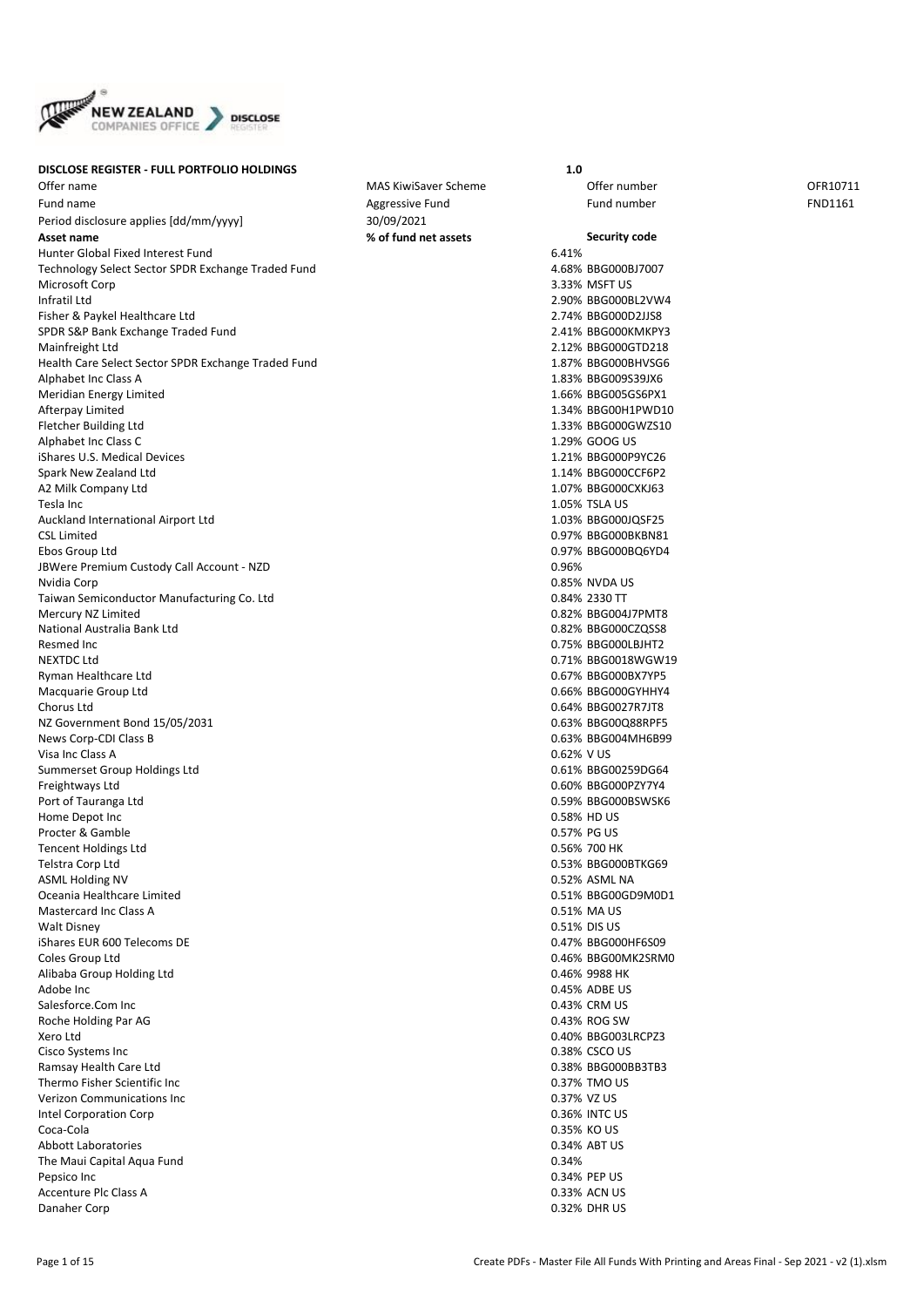AbbVie Inc 0.31% ABBV US Toyota Motor Corp 0.31% 7203 JP Eli Lilly 0.31% LLY US Astrazeneca Plc 0.31% AZN LN Nike Inc Class B 0.30% NKE US and the US and the US are set of the US and the US and the US are set of the US and the US are set of the US and the US are set of the US and the US are set of the US and the US are set of the Texas Instrument Inc **1.29% TXN US** 1.29% TXN US Investore Property Limited and Communication of the University of the University of the University of the Univ<br>
In a communication of the University of the University of the University of the University of the University o Novo Nordisk Class B. Pushpay Holdings Ltd<br>
Pushpay Holdings Ltd<br>
Shonify Subordinate Voting Inc Class A<br>
O 26% SHOP CN Shopify Subordinate Voting Inc Class A Linde Plc **Contract Contract Contract Contract Contract Contract Contract Contract Contract Contract Contract Contract Contract Contract Contract Contract Contract Contract Contract Contract Contract Contract Contract Cont** Westpac Term Deposit 1 and 2008 and 2009 and 2009 and 2009 and 2009 and 2009 and 2009 and 2009 and 2009 and 20<br>
University Companies Inc 2009 and 2009 and 2009 and 2009 and 2009 and 2009 and 2009 and 2009 and 2009 and 200 Lowes Companies Inc. Intuit Inc 0.24% INTU US Sony Group Corp 0.24% 6758 JP Unilever Plc 0.23% ULVR LN 0.23% ULVR LN 0.23% ULVR LN 0.23% ULVR LN 0.23% ULVR LN 0.23% ULVR LN 0.23% ULVR LN SAP 0.23% SAP GR AIAGroup Ltd 0.23% 1299 HK Morgan Stanley 2008 0.23% MS US Vector Bond 14/03/2024 **Decision 12/03/2024** 0.22% BBG00G4Y7LV7<br>
United Parcel Service Inc Class B United Parcel Service Inc Class B. BlackRock Inc 0.21% BLK US Starbucks Corp 0.21% SBUX US Meituan 0.21% 3690 HK Chorus Bond 6/12/2028 **0.21% BBG00MGX85H3**<br>
International Business Machines Co **China Business Machines Co Canadian Business Machines Co Canadian Business Machines Co** International Business Machines Co. Amgen Inc 0.20% AMGN US American Tower Reit Corp **0.20% AMT US** Toronto Dominion **0.20% TD CN** Applied Material Inc **All and Secure 2.19% AMAT US** 4.19% AMAT US Target Corp 0.19% To the US of the US of the US of the US of the US of the US of the US of the US of the US of the US of the US of the US of the US of the US of the US of the US of the US of the US of the US of the US of t American Express 0.19% AXP US Insurance Australia Group Bond 15/06/2043 **0.18% BBG00CTQLY88** Caterpillar Inc (2017) 2017 (2018) 2017 2018 2019 2017 2018 2019 2017 2018 2019 2017 2018 2019 2017 2018 2019<br>Charles Schwab Corp (2017) 2017 2018 2019 2017 2018 2019 2017 2018 2019 2017 2018 2019 2017 2018 2019 2019 20 Charles Schwab Corp Loreal SA 0.17% OR FP Netflix Inc 0.17% BBG000CL9VN6 Booking Holdings Inc 6.16% BKNG US and the US of the US of the US of the US of the US of the US of the US of the US of the US of the US of the US of the US of the US of the US of the US of the US of the US of the US of the Deere 0.16% DE US Wesfarmers Limited **0.16% BBG000BFJYW3** Allianz 0.15% ALV GR Prologis REIT Inc 0.15% PLD US Schneider Electric 0.15% SU FP Zoetis Inc Class A 0.15% ZTS US The Maui Capital Indigo Fund<br>
Automatic Data Processing Inc<br>
20.14% ADP US Automatic Data Processing Inc<br>
Gilead Sciences Inc 0.14% ADP US<br>
Gilead Sciences Inc Gilead Sciences Inc. Recruit Holdings Ltd **0.14% 6098 JP** 0.14% 6098 JP Lam Research Corp 0.14% LRCX US PNC Financial Services Group Inc 0.13% PNC US TJX Inc 0.13% TJX US<br>
Hong Kong Exchanges And Clearing Ltd 0.13% TV US Hong Kong Exchanges And Clearing Ltd Marsh & McLennan Inc **Marsh & McLennan Inc** 0.13% MMC US Truist Financial Corp **0.13% TFC US** 0.13% TFC US MercadoLibre Inc 0.13% MELI US Chubb Ltd 0.13% CB US Bank of China Bond 17/10/2022 **0.13% BBG00HY18MC2** Lair Liquide Societe Anonyme Pour 0.12% AI FP Prosus NV 0.12% PRX NA Bnp Paribas SA 0.12% BNP FP Crown Castle International Reit Co **0.12% CCI US** 0.12% CCI US Stride Property Ltd and Stride Invest Mgmt Ltd 0.12% BCOODSMZ791<br>
Bank Of Nova Scotia 0.12% BBG00D8MZ791 Bank Of Nova Scotia and the Scotia control of the Scotia control of the Scotia control of the Scotia control of the Scotia control of the Scotia control of the Scotia control of the Scotia control of the Scotia control of Becton Dickinson Edwards Lifesciences Corp 0.12% EW US Equinix Reit Inc 0.12% EQIX US China Construction Bank Corp H 0.12% 939 HK Cigna Corp 0.11% CI US CME Group Inc Class A 0.11% CME US Tokyo Electron Ltd **0.11% 8035 JP** 0.11% 8035 JP CSX Corp 0.11% CSX US

0.17% SPGI US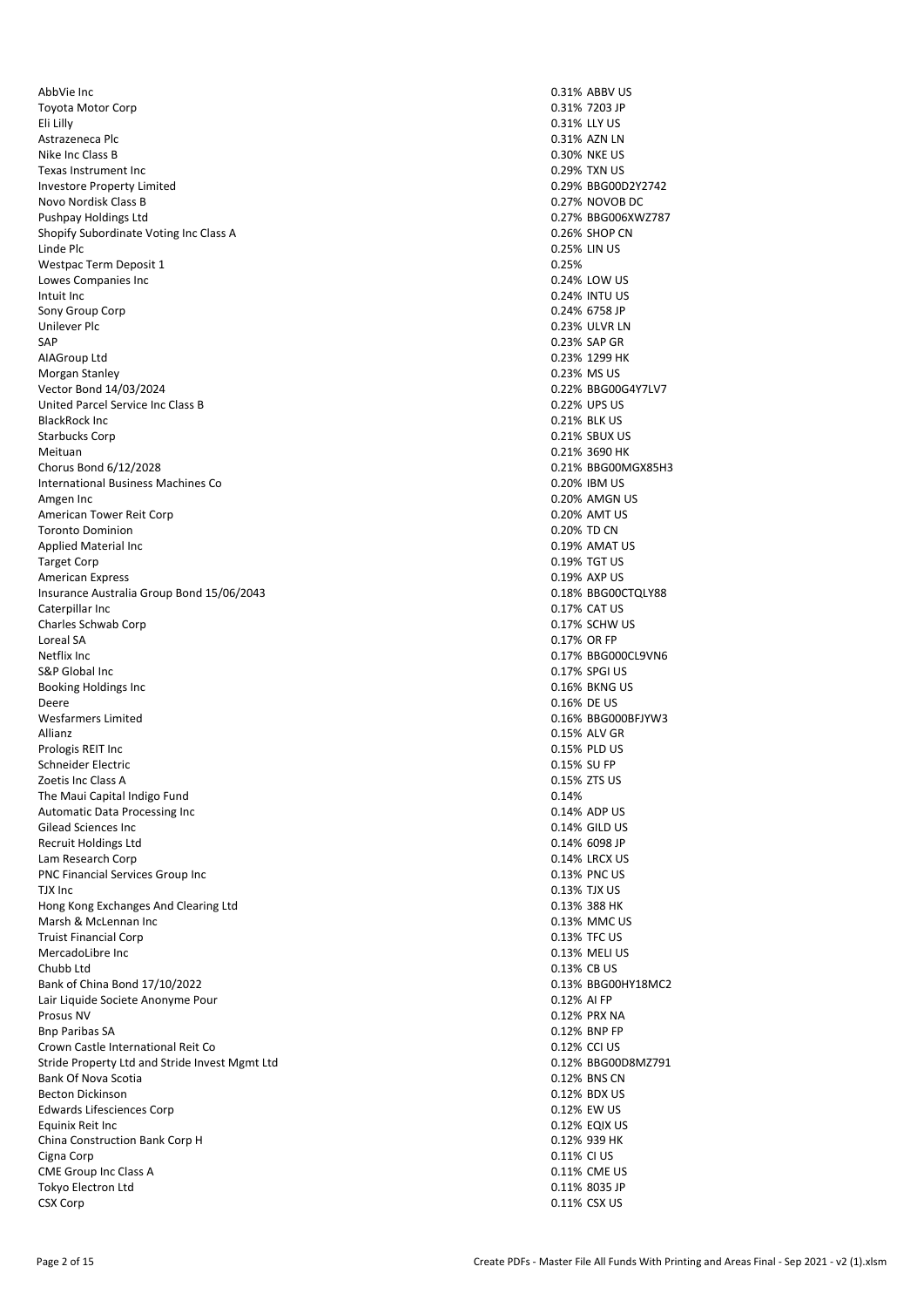Aon Plc Class A 0.11% AON US Bank Of Montreal 0.11% BMO CN 0.11% BMO CN Intercontinental Exchange Inc 0.11% ICE US Regeneron Pharmaceuticals Inc 0.11% REGN US NZ Government Bond 15/05/2028 0.11% BBG00XY9BMV5 Waste Management Inc **0.11% WM US** 0.11% WM US HCA Healthcare Inc 0.11% HCA US and the US and the US and the US and the US and the US and the US and the US and the US and the US and the US and the US and the US and the US and the US and the US and the US and the US and **Illinois Tool Inc.** Deutsche Post AG 0.11% DPW GR 4.11% DPW GR 4.11% DPW GR 4.11% DPW GR 4.11% DPW GR 4.11% DPW GR 4.11% DPW GR 4.1 Autodesk Inc 0.11% ADSK US Zurich Insurance Group AG 0.10% ZURN SW Colgate-Palmolive 0.10% CL US Norfolk Southern Corp Adidas N AG 0.10% ADS GR 0.10% ADS GR 0.10% ADS GR 0.10% ADS GR 0.10% ADS GR 0.10% ADS GR 0.10% ADS GR 0.10% ADS GR 0.10% ADS GR 0.10% ADS GR 0.10% ADS GR 0.10% ADS GR 0.10% ADS GR 0.10% ADS GR 0.10% ADS GR 0.10% ADS GR 0. Moodys Corp **0.10% MCO US** Eaton Plc 0.10% ETN US Hoya Corp 0.10% 7741 JP ABB Ltd 0.10% ABBN SW Hitachi Ltd<br>
Wuxi Biologics Cayman Inc<br>
Wuxi Biologics Cayman Inc Wuxi Biologics Cayman Inc ING Groep NV 0.10% INGA NA Activision Blizzard Inc **0.10% ATVI US** 0.10% ATVI US Illumina Inc 0.10% ILMN US Lonza Group AG 0.09% LONN SW ANZ Bank Bond 25/05/2022<br>
Daikin Industries Ltd<br>
Daikin Industries Ltd Daikin Industries Ltd Essilorluxottica SA 0.09% EL FP Ecolab Inc 0.09% ECL US Kering SA 0.09% KER FP<br>KDDI Corp 0.09% ASS 0.09% ASS 0.09% ASS 0.09% ASS 0.09% ASS 0.09% ASS 0.09% ASS 0.09% ASS 0.09% ASS 0.09% ASS 0 KDDI Corp 0.09% 9433 JP Relx Plc 0.09% REL LN Compagnie Financiere Richemont SA 0.09% CFR SW Reckitt Benckiser Group Plc **Contract Contract Contract Contract Contract Contract Contract Contract Contract Contract Contract Contract Contract Contract Contract Contract Contract Contract Contract Contract Contract Cont** Nintendo Ltd 0.09% 7974 JP Idexx Laboratories Inc. ANZ Bank Bond 25/05/2031 0.09% BBG0129H2VH8 Axa SA 0.09% CS FP Dexcom Inc 0.09% DXCM US Chipotle Mexican Grill Inc<br>
ANZ Bank Bond 20/03/2024<br>
ANZ Bank Bond 20/03/2024 ANZ Bank Bond 20/03/2024 Murata Manufacturing Ltd **0.08% 6981 JP** 0.08% 6981 JP Progressive Corp 2008 PGR US 2008 PGR US 2008 PGR US 2008 PGR US 2008 PGR US 2008 PGR US 2009 PGR US 2009 PGR US 2010 PGR US 2010 PGR US 2010 PGR US 2010 PGR US 2010 PGR US 2010 PGR US 2010 PGR US 2010 PGR US 2010 PGR US 2 Canadian Imperial Bank of Commerce 0.08% CM CN My Food Bag Group LTD 6.08% BBG00Z74LVT3 Cash and cash equivalents - USD 0.08% Align Technology Inc and the state of the state of the state of the state of the 10.08% ALGN US and the state of the 10.08% ALGN US and the state of the 10.08% ALGN US and the state of the 10.08% LULU US and the state of t Lululemon Athletica Inc<br>
1990.08% LULU US<br>
1990.08% LULU US - 0.08% LULU US - 0.08% LULU US - 0.08% LULU US - 0.08% LULU US Johnson Controls International Plc Agilent Technologies Inc **Agilent** Technologies Inc Workday Inc Class A 0.08% WDAY US Humana Inc 0.08% HUM US MediaTek Inc 0.08% 2454 TT Infratil Ltd Bond 15/12/2029 0.08% BBG00Q229693 Ebay Inc 0.08% EBAY US Intesa Sanpaolo 0.08% ISP IM Nio American Depositary Shares Rep 0.08% NIO US Synopsys Inc 0.08% SNPS US Daiichi Sankyo Ltd 0.08% 4568 JP Sika AG 0.08% SIKA SW SK Hynix Inc 0.08% 000660 KS Vertex Pharmaceuticals Inc 0.08% VRTX US T Rowe Price Group Inc. Roper Technologies Inc 0.08% ROP US USD Cash (Alpha Committed) and the committed of the committed of the committed of the committed of the committed of the committed of the committed of the committed of the committed of the committed of the committed of the Lloyds Banking Group Plc Danone SA 0.07% BN FP Kimberly Clark Corp 0.07% KMB US IHS Markit Ltd 0.07% INFO US Newmont 0.07% NEM US Biogen Inc 0.07% BIIB US Banco Bilbao Vizcaya Argentaria SA 0.07% BBVA SM Nordea Bank 0.07% NDA SS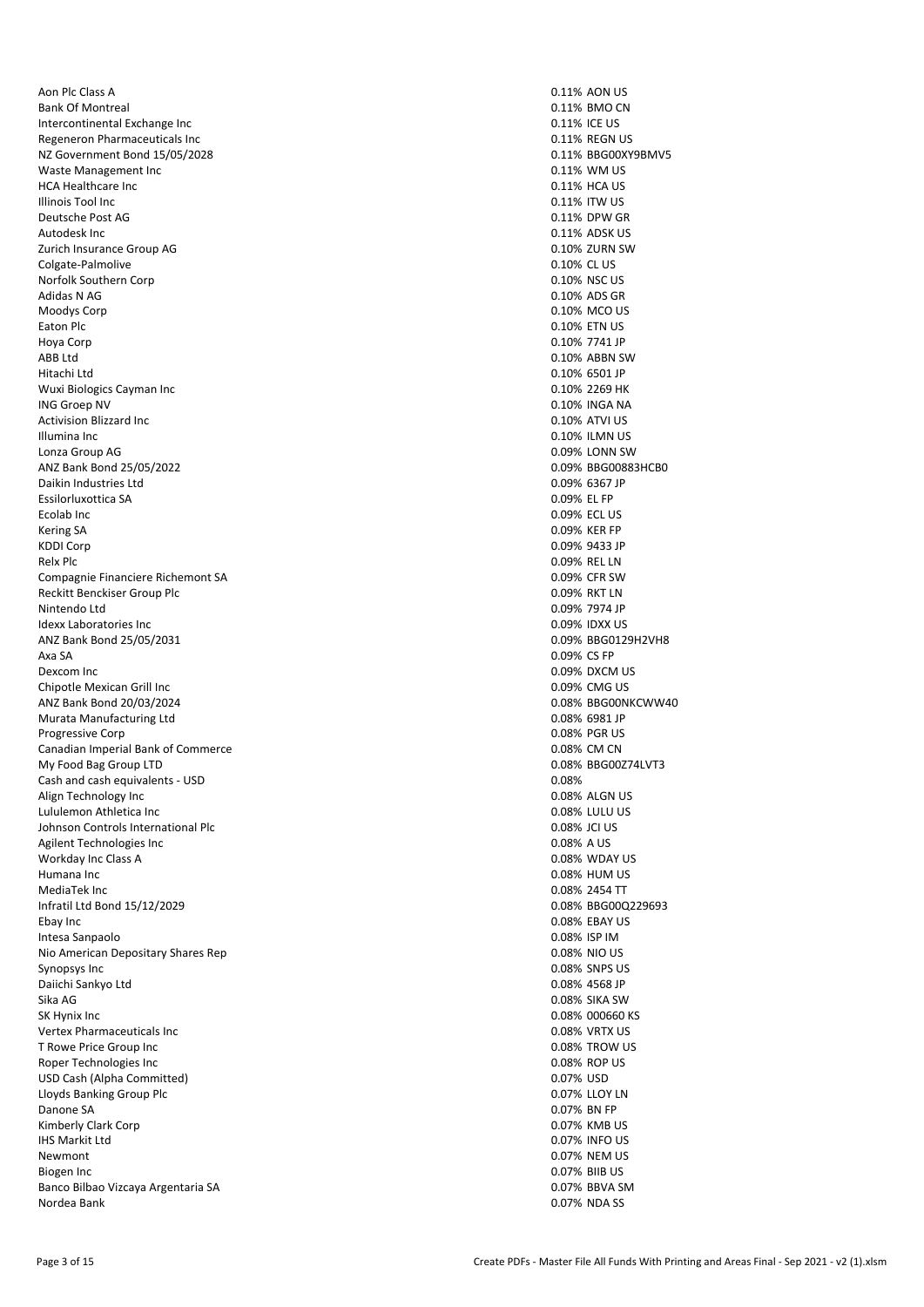Ping An Insurance (Group) Co of China Ltd 0.07% 2318 HK Vodafone Group Plc 0.07% VOD LN 0.07% VOD LN Fast Retailing Ltd 0.07% 9983 JP Givaudan SA 0.07% GIVN SW Carrier Global Corp 0.07% CARR US Cadence Design Systems Inc 0.07% CDNS US Bank Of New York Mellon Corp 0.07% BK US<br>Electronic Arts Inc 0.07% BK US Electronic Arts Inc. Prudential Financial Inc 0.07% PRU US Baxter International Inc 6.07% BAX US of the David Control of the David Control of the David Control of the David Control of the David Control of the David Control of the David Control of the David Control of the David Con Atlas Copco Class A Vestas Wind Systems and Systems and Systems and Systems and Systems and Systems and Systems and Systems and Systems and Systems and Systems and Systems and Systems and Systems and Systems and Systems and Systems and System Industria De Diseno Textil Inditex Trane Technologies Plc **Contract Contract Contract Contract Contract Contract Contract Contract Contract Contract Contract Contract Contract Contract Contract Contract Contract Contract Contract Contract Contract Contract** Marriott International Inc Class A 0.07% MAR US Motorola Solutions Inc 0.07% MSI US Aptiv Plc 0.07% APTV US DBS Group Holdings Ltd 0.07% DBS SP SoftBank Corp 0.07% 9434 JP Ross Stores Inc 0.07% ROST US RaboBank Term Deposit 1 and 2007% and 2007% and 2007% and 2007% and 2007% and 2007% Allstate Corp 0.06% ALL US Quayside Holding Perpetual Security 0.06% BBG0000015T4 Naver Corp 0.06% 035420 KS Muenchener Rueckversicherungs-Gesellschaft AG<br>
Travelers Companies Inc<br>
0.06% TRV US Travelers Companies Inc. Discover Financial Services 0.06% DFS US Manulife Financial Corp **0.06%** MFC CN CRH Plc 0.06% CRH ID DuPont De Nemours Inc 0.06% DD US Fujitsu Ltd 0.06% 6702 JP Centene Corp 0.06% CNC US General Mills Inc 0.06% GIS US Hilton Worldwide Holdings Inc<br>
SVB Financial Group<br>
O.06% SIVB US SVB Financial Group Itochu Corp 0.06% 8001 JP Compass Group Plc and Delhaize NV and Delhaize NV and Delhaize NV and Delhaize NV and Delhaize NV and Delhaize NV and Delhaize NV and Delhaize NV and Delhaize NV and Delhaize NV and Delhaize NV and Delhaize NV and Delhaize Koninklijke Ahold Delhaize NV Parker-Hannifin Corp 0.06% PH US Ashtead Group Plc HP Inc 0.06% HPQ US Aflac Inc 0.06% AFL US Koninkilijke Dsm NV 0.06% DSM NA Welltower Inc 0.06% WELL US PPG Industries Inc 0.06% PPG US Ericsson B<br>
Waste Connections Inc Waste Connections Inc<br>
Rockwell Automation Inc Rockwell Automation Inc. Cummins Inc 0.05% CMI US International Flavors & Fragrances 0.05% IFF US Oriental Land Ltd **0.05% 4661 JP** 0.05% 4661 JP Samsung SDI Ltd 0.05% 006400 KS KKR and Co Inc. Tokio Marine Holdings Inc 0.05% 8766 JP Infratil Ltd Bond 15/06/2022 0.05% BBG004FK3JV1 West Pharmaceutical Services Inc 0.05% WST US First Republic Bank 0.05% FRC US Ferguson Plc 0.05% FERG LN BMW AG 0.05% BMW GR Fujifilm Holdings Corp 0.05% 4901 JP Kakao Corp 0.05% 035720 KS Ameriprise Finance Inc. Mettler Toledo Inc<br>
CBRE Group Inc Class A<br>
O.05% CBRE US CBRE Group Inc Class A 0.05% CBRE Group Inc Class A 0.05% CBRE USE ON THE USE OF THE USE OF THE USE OF THE USE OF THE USE OF THE USE OF THE USE OF THE USE OF THE USE OF THE USE OF THE USE OF THE USE OF THE USE OF THE USE O EUR/NZD forward exchange contract Copart Inc 0.05% CPRT US Oversea-Chinese Banking Ltd 0.05% OCBC SP Sun Life Financial Inc **0.05%** SLF CN Willis Towers Watson Plc 0.05% WLTW US Fastenal 0.05% FAST US Astellas Pharma Inc 0.05% 4503 JP Ansys Inc 0.05% ANSS US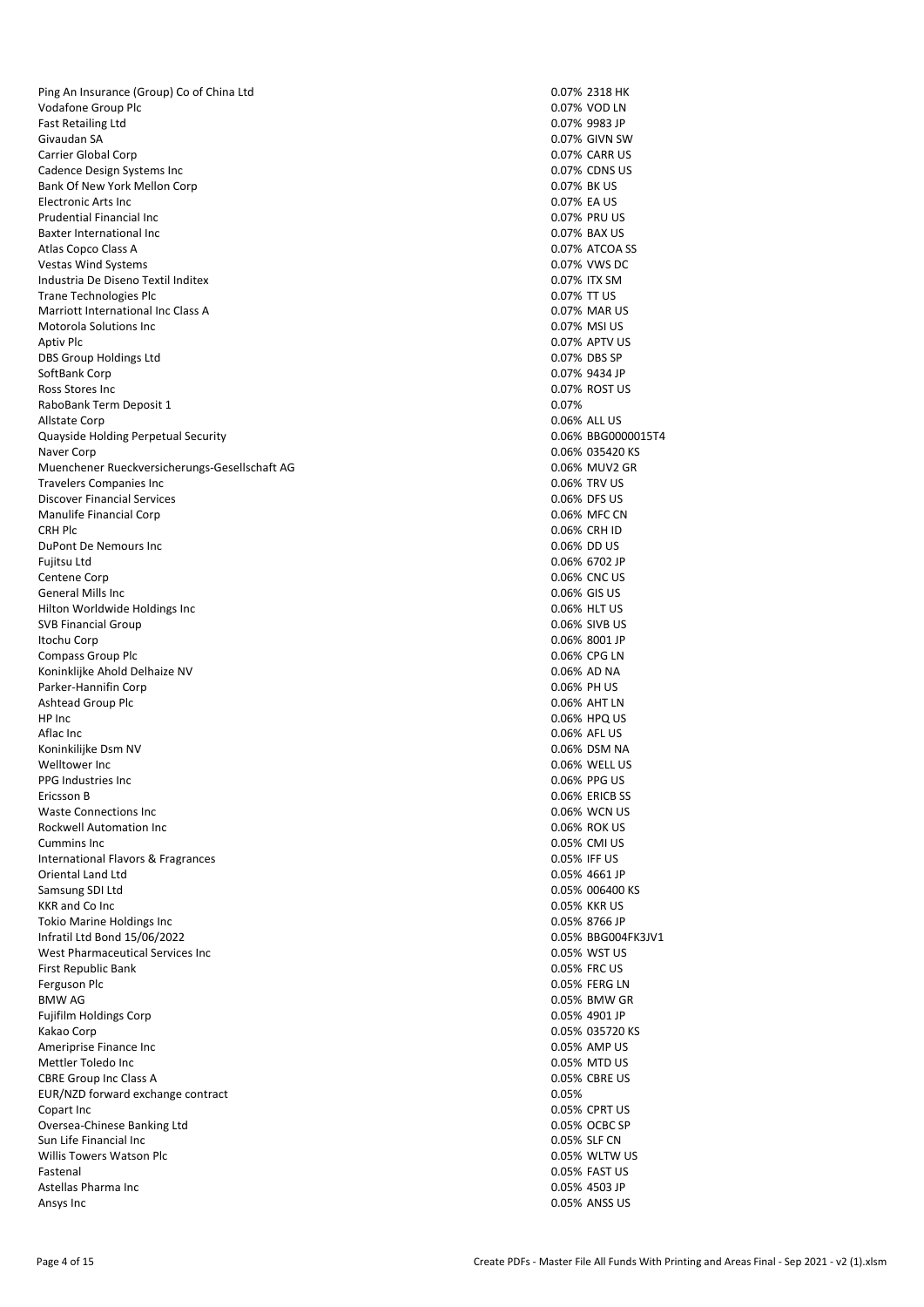American Water Works Inc 0.05% AWK US Deutsche Boerse AG 0.05% DB1 GR State Street Corp 3. The State Street Corp 3. The State Street Corp 3. The State Street Corp 3. The State Street Corp 3. The State Street Corp 3. The State Street Corp 3. The State Street Corp 3. The State Street Corp 3. T Arthur J Gallagher **0.05% AJG US** and the control of the control of the control of the control of the control of the control of the control of the control of the control of the control of the control of the control of the Stanley Black & Decker Inc 0.05% SWK US Okta Inc Class A 0.05% OKTA US Verisk Analytics Inc<br>
1992 - Legrand SA (1993) 1993 - Conservation of the US of the US of the US of the US of the US of the US of the US of the US of the US of the US of the US of the US of the US of the US of the US of th Legrand SA 0.05% LR FP Equity Residential Reit 0.05% EQR US Assa Abloy AB 0.05% ASSAB SS 30 ASSAB SS 30 ASSAB SS 3 ASSAB SS 45 ASSAB SS 4 ASSAB SS 4 ASSAB SS 4 ASSAB SS 4<br>
A 10.05% SYF US Synchrony Financial Keysight Technologies Inc 0.05% KEYS US Genmab 0.05% GMAB DC Kao Corp 0.05% 4452 JP Ball Corp 0.05% BLL US Zebra Technologies Corp Class A 0.05% ZBRA US Geberit AG 0.05% GEBN SW D R Horton Inc 0.05% DHI US Bank Central Asia 0.05% BBCA IJ United Micro Electronics Corp 6.05% 2303 TT United Micro Electronics Corp 0.05% 2303 TT United Micro Electronics Corp 0.05% 2303 TT UNITED 0.05% 2303 TT Wolters Kluwer NV Panasonic Corp 0.05% 6752 JP Paccar Inc 2008 PCAR US 2009 PO 2009 PCAR US 2009 PCAR US 2009 PCAR US 2009 PCAR US 2009 PCAR US 2009 PCAR US 2009 PCAR US 2009 PCAR US 2009 PCAR US 2009 PCAR US 2009 PCAR US 2009 PCAR US 2009 PCAR US 2009 PCAR US 2009 PCA Republic Services Inc **Network Constructs** Construction of the US Associated Construction of the US Associated Construction of the US Associated Construction of the US Associated Construction of the US Associated Construct Denso Corp 0.04% 6902 JP Shiseido Ltd 0.04% 4911 JP Merck 0.04% MRK GR Weyerhaeuser REIT 0.04% WY US Li Ning Ltd 0.04% 2331 HK Sandvik 0.04% SAND SS Christchurch Intl. Airport Bond 04/10/2021 0.04% BBG005B9Q640 Evolution 0.04% EVO SS Michelin 0.04% ML FP National Bank Of Canada 0.04% NA CN Generac Holdings Inc. Societe Generale SA 0.04% GLE FP Laboratory Corporation Of America **0.04% LH US**<br>
Swiss Re AG 0.04% SREN Franco Nevada Corp 0.04% FNV CN Chugai Pharmaceutical Ltd Kansas City Southern 0.04% KSU US Lennar A Corp **0.04% LEN US** Yum China Holdings Inc 0.04% YUMC US Best Buy Inc 2008 2012 12:00:00 0.04% BBY US 2012 12:00:00 0.04% BBY US 20:00:00 0.04% BBY US 20:00:00 0.04% BBY US Hartford Financial Services Group 0.04% Highly 0.04% Highly 0.04% Highly 0.04% Highly 0.04% Highly 0.04% Highly Assicurazioni Generali 0.04% G IM Keurig Dr Pepper Inc 0.04% KDP US Intact Financial Corp Central Japan Railway 0.04% 9022 JP United Rentals Inc **0.04% URI US** and 0.04% URI US CCB Term Deposit 0.04% and the contract of the contract of the contract of the contract of the contract of the contract of the contract of the contract of the contract of the contract of the contract of the contract of the Horizon Therapeutics Public Plc 0.04% HZNP US<br>
Kiwibank Term Deposit 1 (0.04% HZNP US Kiwibank Term Deposit 1 Orix Corp 0.04% 8591 JP Garmin Ltd 0.04% GRMN US BYD Ltd H 0.04% 1211 HK Huntington Bancshares Inc 0.04% HBAN US Fortive Corp 2004 Fortive Corp 2004 Fortive Corp 2004 FTV US Kubota Corp 0.04% 6326 JP Legal and General Group Plc 0.04% LGEN LN Tractor Supply 0.04% TSCO US Xylem Inc **2.04% XYL US** 2.04% XYL US Cerner Corp 2004 CERN US 2004 CERN US 2004 CERN US 2004 CERN US 2004 CERN US 2004 CERN US 2004 CERN US 2006 CERN US 2006 CERN US 2006 CERN US 2006 CERN US 2006 CERN US 2006 CERN US 2006 CERN US 2006 CERN US 2006 CERN US 20 DNB Bank 0.04% DNB NO Chocoladefabriken Lindt & Spruengli AG 0.04% LISN SW SSE Plc **0.04% SSE LN** 0.04% SSE LN Water Corp 0.04% WAT US Nasdaq Inc 6.04% NDAQ US (1.06) Notes to the control of the control of the control of the control of the control of the control of the control of the control of the control of the control of the control of the control of t Sysmex Corp 0.04% 6869 JP Catalent Inc 0.04% CTLT US CarMax Inc 0.04% KMX US Trimble Inc 0.04% TRMB US

0.04% SREN SW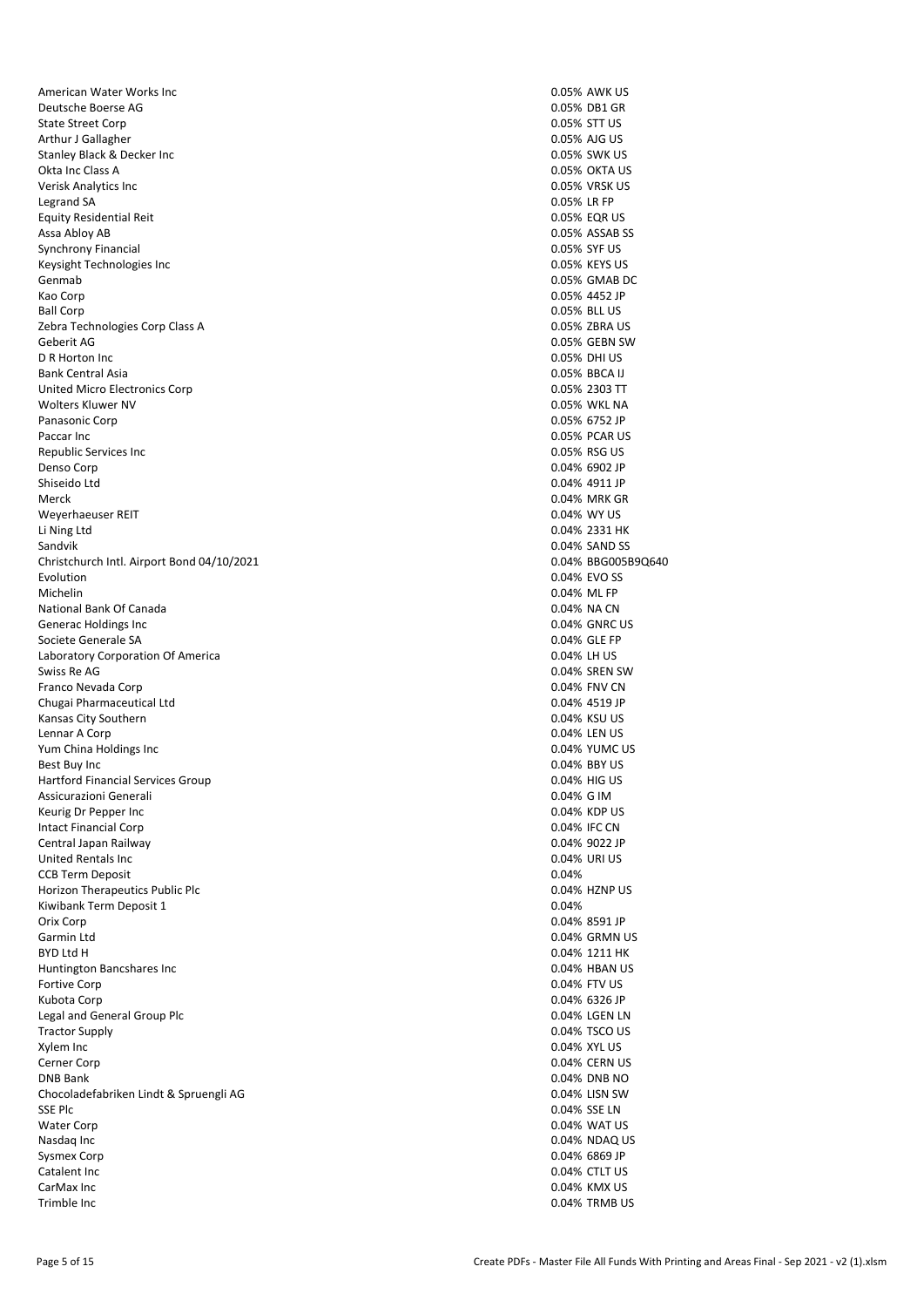East Japan Railway 0.04% 9020 JP Teleperformance 0.04% TEP FP 7ransunion 0.04% TEP FP 7ransunion 0.04% TEP FP 7ransunion 0.04% TRU US Transunion 0.04% TRU US Magna International Inc **Magna International Inc** 0.04% MG CN Clorox 0.04% CLX US Fubon Financial Holding Ltd 0.04% 2881 TT Dai-Ichi Life Holdings Inc 0.04% 8750 JP Skandinaviska Enskilda Banken VF Corp 0.04% VFC US Deutsche Wohnen Orange SA 0.04% ORA FP Expeditors International Of Washington Inc 6.03% EXPD US 6.03% EXPD US<br>
KBC Groep 0.03% KBC BB Steris 0.03% STE US Mitsui Fudosan Ltd 0.03% 8801 JP Kerry Group Plc 0.03% KYGA ID Darden Restaurants Inc 0.03% DRI US Cooper Inc 0.03% COO US Regions Financial Corp **1.1 Studies 1.1 Studies 2.1 Studies 2.1 Studies 2.1 Studies 2.1 Studies 2.1 Studies 2.1 Studies 2.1 Studies 2.1 Studies 2.1 Studies 2.1 Studies 2.1 Studies 2.1 Studies 2.1 Studies 2.1 Studies 2.1 St** Mccormick & Co Non-Voting Inc<br>
M&T Bank Corp<br>
0.03% MTB US M&T Bank Corp Komatsu Ltd 0.03% 6301 JP Thomson Reuters Corp **0.03% TRI CN** Perkinelmer Inc 0.03% PKI US Burlington Stores Inc<br>
Daiwa House Industry Ltd<br>
Daiwa House Industry Ltd Daiwa House Industry Ltd Akzo Nobel NV 0.03% AKZA NA Segro REIT Plc 0.03% SGRO LN Veolia Environ. SA 0.03% VIE FP Mitsubishi Estate Co Ltd 0.03% 8802 JP Delivery Hero 0.03% DHER GR Hologic Inc 0.03% HOLX US KB Financial Group Inc 0.03% 105560 KS China Mengniu Dairy Ltd<br>
Citizens Financial Group Inc<br>
Citizens Financial Group Inc Citizens Financial Group Inc. Quest Diagnostics Inc **0.03% DGX US** 0.03% DGX US Northern Trust Corp 0.03% NTRS US Straumann Holding AG 0.03% STMN SW Essity Class B 0.03% ESSITYB SS 3.003% ESSITYB SS 3.003% ESSITYB SS 3.003% ESSITYB SS 3.003% ESSITYB SS 3.003% ESSITYB SS 3.003% ESSITYB SS 3.003% ESSITYB SS 3.003% ESSITYB SS 3.003% DPZ US Dominos Pizza Inc. Upm-Kymmene 0.03% UPM FH Ingersoll Rand Inc **0.03%** IR US BT Group Plc 0.03% BT/A LN AmerisourceBergen Corp 0.03% ABC US and the corp of the corp of the corp of the corp of the corp of the corp of the corp of the corp of the corp of the corp of the corp of the corp of the corp of the corp of the corp of th Sonova Holding AG 0.03% SOON SW Ally Financial Inc 0.03% ALLY US Bio Techne Corp 0.03% TECH US International Paper 0.03% IP US **Insulet Corp 0.03% PODD US** Unicharm Corp 0.03% 8113 JP Atlas Copco Class B 0.03% ATCOB SS KeyCorp 0.03% KEY US Shionogi Ltd **0.03% 4507 JP** 0.03% 4507 JP Coloplast B 0.03% COLOB DC Amcor Plc **Amcor Plc** 0.03% AMCR US Teledyne Technologies Inc 0.03% TDY US Genuine Parts 0.03% GPC US Nibe Industrier Class B 0.03% NIBEB SS Grupo Finance Banorte **0.03% GFNORTEO MM** Eisai Ltd 0.03% 4523 JP Take Two Interactive Software Inc 0.03% TTWO US Banco Bradesco Pref SA Kuehne und Nagel International AG 0.03% KNIN SW 6.03% KNIN SW 6.03% KNIN SW 6.03% KNIN SW 6.03% KNIN SW 6.03% KNIN SW 6.03% KNIN SW 6.03% KNIN SW 6.03% KNIN SW 6.03% KNIN SW 6.03% KNIN SW 6.03% KNIN SW 6.03% KNIN SW 6.03% SGS SA 0.03% SGSN SW NVR Inc 0.03% NVR US Shenzhou International Group Ltd 0.03% 2313 HK Cincinnati Financial Corp 0.03% CINF US Pool Corp 0.03% POOL US Hewlett Packard Enterprise **DESITE:** 0.03% HPE US Rogers Communications Non-Voting I and the communications Non-Voting I control to the control of the control of the control of the control of the control of the control of the control of the control of the control of the c Z Holdings Corp 0.03% 4689 JP Boston Properties Reit Inc.

0.03% KBC BB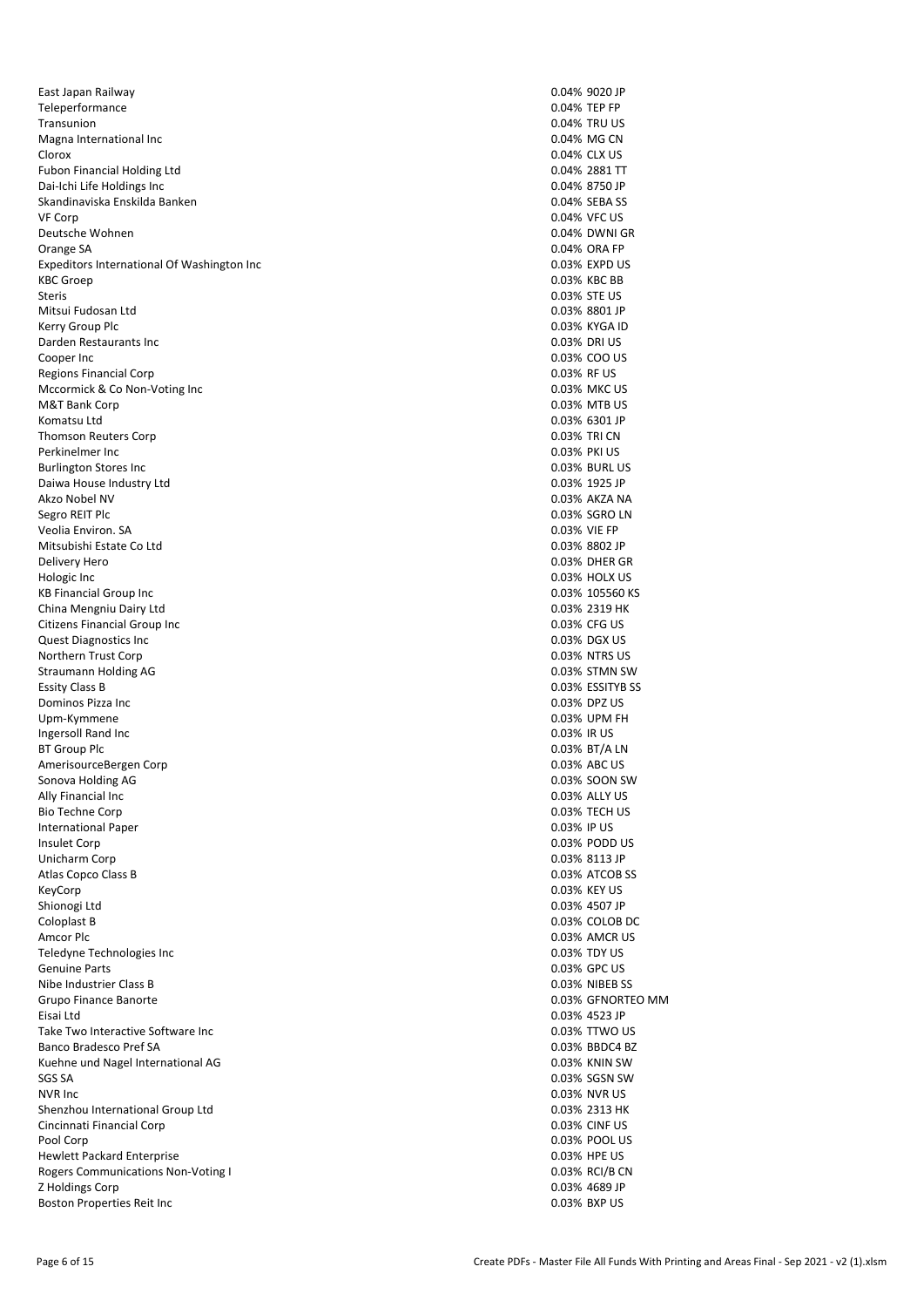Molina Healthcare Inc **Molina Healthcare Inc** 0.03% MOH US Avery Dennison Corp 0.03% AVY US JPY Cash (Alpha Committed) AEON Ltd 0.03% 8267 JP Principal Financial Group Inc 0.03% PFG US Cathay Financial Holding Ltd 0.03% 2882 TT Symrise AG 0.03% SY1 GR Healthpeak Properties Inc 0.03% PEAK US Nan Ya Plastics Corp 10.03% 1303 TT<br>Teleflex Inc 10.03% 1303 TT Teleflex Inc 0.03% TFX US MarketAxess Holdings Inc 0.03% MKTX US Kellogg 0.03% K US Conagra Brands Inc. Omron Corp 0.03% 6645 JP Wheaton Precious Metals Corp 0.03% WPM CN Geely Automobile Holdings Ltd 0.03% 175 HK Henkel & KGaA Pref AG 0.03% HEN3 GR Link Real Estate Investment Trust 0.03% 823 HK **Idex Corp 2.03% IEX US** Chunghwa Telecom Ltd<br>
Publicis Groupe SA and Communication of the Communication of the Communication of the Communication of the Communication of the Communication of the Communication of the Communication of the Communica Publicis Groupe SA Teladoc Health Inc 0.03% TDOC US Swiss Life Holding AG 0.03% SLHN SW Raymond James Inc 0.03% RJF US and 0.03% RJF US and 0.03% RJF US and 0.03% RJF US and 0.03% RJF US and 0.03% RJF US and 0.03% RJF US and 0.03% RJF US and 0.03% RJF US and 0.03% RJF US and 0.03% RJF US and 0.03% RJF US and Shinhan Financial Group Ltd<br>
WW Grainger Inc Computer of Computer Computer of Computer Computer Computer Computer Computer Computer Computer Computer Computer Computer Computer Computer Computer Computer Computer Computer WW Grainger Inc. Next Plc 0.03% NXT LN Singapore Telecommunications Ltd 0.03% ST SP CNH Industrial NV 0.03% CNHI IM Arch Capital Group Ltd **0.03% ACGL US** Delta Electronics Inc 0.03% 2308 TT CTBC Financial Holding Ltd 0.03% 2891 TT Swisscom AG 0.03% SCMN SW Nomura Holdings Inc<br>
WPP Plc 0.03% 8604 JP<br>
WPP Plc 0.03% WPP LN Abiomed Inc 0.03% ABMD US Advance Auto Parts Inc **Automatic Contract Contract Contract Contract Contract Contract Contract Contract Contract Contract Contract Contract Contract Contract Contract Contract Contract Contract Contract Contract Contract** Cognex Corp 0.03% CGNX US Fomento Economico Mexicano 0.03% FEMSAUBD MM<br>TDK Corp 0.03% 6762 JP FactSet Research Systems Inc 0.02% FDS US Ajinomoto Inc 0.02% 2802 JP Spirax-Sarco Engineering Plc 0.02% SPX LN LKQ Corp 0.02% LKQ US Public Bank 0.02% PBK MK WSP Global Inc <br>
May be a matrix of the contract of the contract of the contract of the contract of the contract of the contract of the contract of the contract of the contract of the contract of the contract of the contra Hennes & Mauritz and the control of the control of the control of the control of the control of the control of the control of the control of the control of the control of the control of the control of the control of the co NEC Corp 0.02% 6701 JP Cardinal Health Inc 0.02% CAH US Rentokil Initial Plc **0.02% RTO LN** B3 Brasil Bolsa Balcao SA 0.02% B3SA3 BZ Brenntag SE 0.02% BNR GR Masco Corp 0.02% MAS US Interpublic Group Of Companies Inc 0.02% IPG US China Steel Corp 0.02% 2002 TT Biomarin Pharmaceutical Inc<br>
Croda International Plc<br>
Croda International Plc Croda International Plc Omnicom Group Inc 0.02% OMC US Secom Ltd 0.02% 9735 JP Novozymes B 0.02% NZYMB DC NN Group NV 0.02% NN NA Kingspan Group Plc Xpeng Adr Representing Inc<br>
Mega Financial Holding Itd<br>
Mega Financial Holding Itd Mega Financial Holding Ltd<br>
China Resources Land Ltd<br>
China Resources Land Ltd China Resources Land Ltd AUD/NZD forward exchange contract 0.02% and 0.02% of the contract 0.02% of the contract 0.02% of the contract 0.02% of the contract 0.02% of the contract 0.02% of the contract 0.02% of the contract 0.02% of the contract 0. Covestro AG 0.02% 1COV GR NTT Data Corp 0.02% 9613 JP MS&AD Insurance Group Holdings Inc 0.02% 8725 JP Westrock 0.02% WRK US JM Smucker 0.02% SJM US Kikkoman Corp 0.02% 2801 JP

0.03% WPP LN 0.03% 6762 JP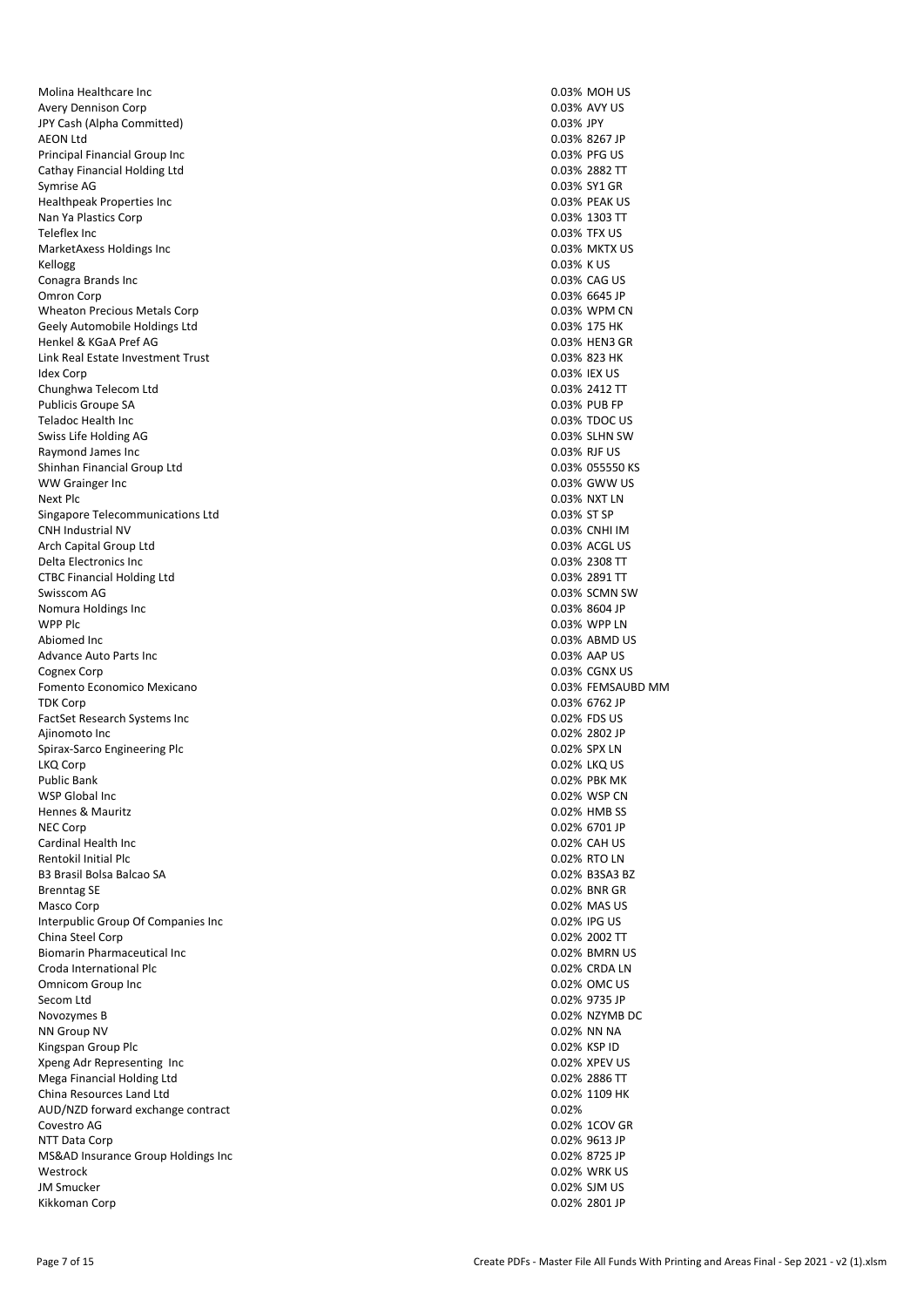Telenor 0.02% TEL NO WEG SA 3. 2002% WEGE3 BZ Mosaic 0.02% MOS US VMware Class A Inc 0.02% VMW US Intercontinental Hotels Group Plc 0.02% IHG LN Uni-President Enterprises Corp 0.02% 1216 TT Citrix Systems Inc 2002 2008 CTXS US and the US and the US and the US and the US and the US and the US and the US and the US and the US and the US and the US and the US and the US and the US and the US and the US and the U ASE Technology Holding Ltd Smurfit Kappa Group Plc **Community** CO2% SKG ID Sompo Holdings Inc and the UCB SA and the UCB SA and the UCB SA and the UCB SA and the UCB SA and the UCB SA and the UCB SA and the UCB SA and the UCB SA and the UCB SA and the UCB SB and the UCB SB and the UCB SB and the Sumitomo Mitsui Trust Holdings Inc 0.02% 8309 JP CaixaBank SA 0.02% CABK SM Agnico Eagle Mines Ltd **0.02% AEM CN** 0.02% AEM CN HeidelbergCement AG 0.02% HEI GR Metro Inc 0.02% MRU CN Li Auto Adr Inc 0.02% LI US Contemporary Amperex Technology Ltd 0.02% 300750 C2 Fortune Brands Home And Security Inc 0.02% FBHS US CH Robinson Worldwide Inc 2008 CHRW US 2009 CHRW US 2009 CHRW US 2009 CHRW US 2009 CHRW US 2009 CHRW US 2009 CHRW US<br>CLG Electronics Inc LG Electronics Inc Hasbro Inc 0.02% HAS US Nippon Yusen 0.02% 9101 JP Hormel Foods Corp 0.02% HRL US BOC Hong Kong Holdings Ltd<br>
Mtu Aero Engines Holding Ag<br>
Mtu Aero Engines Holding Ag Mtu Aero Engines Holding Ag Pentair **Designation of the Contract of Contract Contract of Contract Contract Contract OCO2% PNR US Contract Contract OCO2% PNR US** Elanco Animal Health Inc 0.02% ELAN US OTP Bank 0.02% OTP HB Steel Dynamics Inc 0.02% STLD US Host Hotels & Resorts REIT Inc 0.02% HST US Dollarama Inc 0.02% DOL CN Allegion Plc 0.02% ALLE US Howmet Aerospace Inc 0.02% HWM US Vail Resorts Inc 0.02% MTN US Hang Seng Bank Ltd 0.02% 11 HK Annaly Capital Management Reit Inc 0.02% NLY US Bank Leumi Le Israel 0.02% LUMI IT Asahi Kasei Corp 0.02% 3407 JP 0.02% 3407 JP 0.02% 3407 JP 0.02% 3407 JP 0.02% 3407 JP 0.02% 3407 JP 0.02% 3407 JP 0.02% 3584 TT E.Sun Financial Holding Ltd Carrefour SA 0.02% CA FP Mitsubishi Chemical Corp 0.02% 4188 JP Umicore SA 0.02% UMI BB Evergreen Marine Corp (Taiwan) Ltd 0.02% 2603 TT CSPC Pharmaceutical Group Ltd 0.02% 1093 HK Pencarrow IV Investment 0.02% BBG002ZCMLF3 Bunge Ltd 0.02% BG US Nitto Denko Corp 0.02% 6988 JP Pultegroup Inc 0.02% PHM US Hana Financial Group Inc 0.02% 086790 KS Beiersdorf AG 0.02% BEI GR Sekisui House Ltd 0.02% 1928 JP Great Wall Motor Ltd H Dentsply Sirona Inc 0.02% XRAY US Coca Cola European Partners Plc 0.02% CCEP US Regency Centers REIT Corp 6.02% REG US and the US and the US and the US and the US and the US and the US and the US and the US and the US and the US and the US and the US and the US and the US and the US and the US and the Informa Plc 0.02% INF LN Yaskawa Electric Corp 0.02% 6506 JP Country Garden Services Holdings Co. Ltd 0.02% 6098 HK Lincoln National Corp 0.02% LNC US Pandora 1992 10.02% PNDORA DC 2009 10.02% PNDORA DC 2009 10.02% PNDORA DC 2009 10.02% PNDORA DC Nomura Research Institute Ltd JBWere Premium Custody Call Account - AUD 0.02% BorgWarner Inc 0.02% BWA US Erste Group Bank AG Puma 0.02% PUM GR St Jamess Place Plc **Contract Place Place Place Place Place Place Place Place Place Place Place Place Place Place Place Place Place Place Place Place Place Place Place Place Place Place Place Place Place Place Place Place** Booz Allen Hamilton Holding Corp C 0.02% BAH US CP All Non-Voting Dr Pcl 0.02% CPALL-R TB Intertek Group Plc 0.02% ITRK LN Norsk Hydro 0.02% NHY NO Ocado Group Plc 0.02% OCDO LN

0.02% UCB BB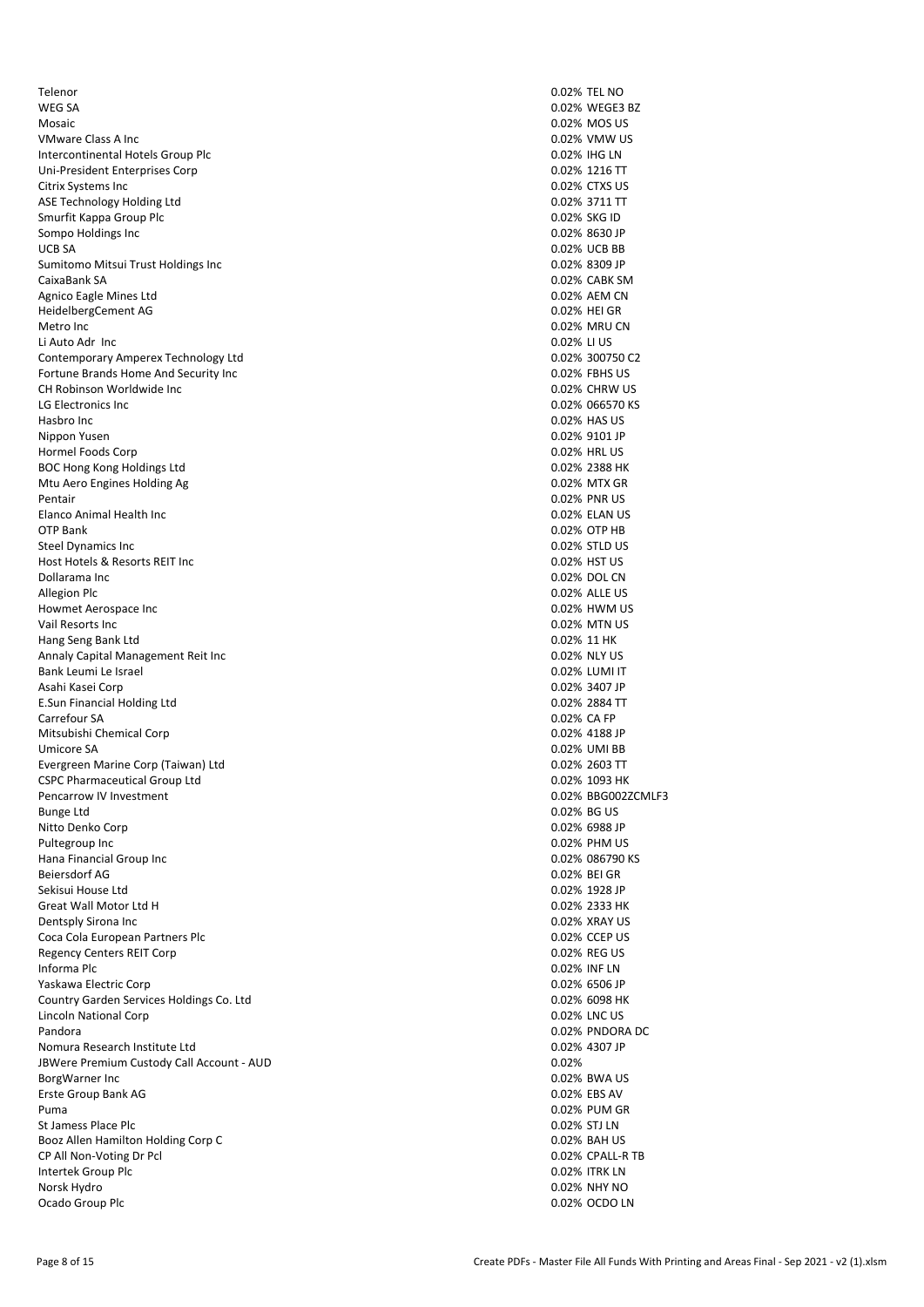Novocure Ltd **0.02% NVCR** US SG Holdings Ltd 0.02% 9143 JP Koninklijke KPN NV 0.02% KPN NA Whitbread Plc 0.02% WTB LN Svenska Cellulosa B 0.02% SCAB SS Telus Corp 0.02% T CN Shimadzu Corp 0.02% 7701 JP LG Household & Health Care Ltd 0.02% 051900 KS First Quantum Minerals Ltd 0.02% FM CN WR Berkley Corp Henry Schein Inc 0.02% HSIC US<br>
Cash and cash equivalents - AUD 0.02% HSIC US Cash and cash equivalents - AUD Robert Half **1.1 Community 1.000 Property American** COMMUNIC COMMUNIC CONTROL CONTROL CONTROL CONTROL CONTROL CONTROL CONTROL CONTROL CONTROL CONTROL CONTROL CONTROL CONTROL CONTROL CONTROL CONTROL CONTROL CONTROL CONTROL Globant SA 0.02% GLOB US Siam Cement Non-Voting Dr Pcl 0.02% SCC-R TB Mohawk Industries Inc. The Contract of Contract of Contract of Contract of Contract of Contract of Contract of Contract of Contract of Contract of Contract of Contract of Contract of Contract of Contract of Contract of Con Mondi Plc 0.02% MNDI LN Qiagen NV 0.02% QIA GR (1999) 0.02% QIA GR (1999) 0.02% QIA GR (1999) 0.02% QIA GR (1999) 0.02% QIA GR (1999) 0.02% QIA GR (1999) 0.02% QIA GR (1999) 0.02% QIA GR (1999) 0.02% Z68 HK Kingdee Intl. Software Group Ltd Invesco Ltd 0.02% IVZ US Telia Company 0.02% TELIA SS Snap On Inc 0.02% SNA US Bank Hapoalim BM 0.02% POLI IT Chailease Holding Ltd<br>
Stora Enso Class R<br>
2.02% 57ERV FH Stora Enso Class R Terna Rete Elettrica Nazionale 0.02% TRN IM Mowi and the contract of the contract of the contract of the contract of the contract of the contract of the contract of the contract of the contract of the contract of the contract of the contract of the contract of the c Cable One Inc 0.02% CABO US Cemex CPO 0.02% CEMEXCPO MM MTR Corporation Corp Ltd 0.02% 66 HK Solvay SA 0.02% SOLB BB Sumitomo Metal Mining Ltd 0.02% 5713 JP Lennox International Inc 0.02% LII US Kesko Class B 0.02% KESKOB FH Athene Holding Ltd Class A 0.02% ATH US Cameco Corp 0.02% CCO CN Cameco Corp 0.02% CCO CN Cameco Corp 0.02% CCO CN CORP 0.02% CCO CN CORP 0.02% CCO CN CORP 0.02% CCO CN CORP 0.02% CCO CN CORP 0.02% CCO CN CORP 0.02% 2892 TT First Financial Holding Ltd Assurant Inc 0.02% AIZ US Taiwan Cement Corp 0.02% 1101 TT Bureau Veritas SA 0.02% BVI FP Burberry Group Plc **Development Controllers** and the controllers of the controllers of the controllers of the controllers of the controllers of the controllers of the controllers of the controllers of the controllers of th Chr Hansen Holding 0.02% CHR DC SKF B 0.02% SKFB SS Davita Inc 0.02% DVA US JD Sports Fashion Plc 0.02% JD/ LN Vivendi 0.02% VIV FP Unibail-Rodamco-Westfield Stapled Units 0.02% URW NA Lamb Weston Holdings Inc 0.02% LW US Lenovo Group Ltd 0.02% 992 HK Taylor Wimpey Plc 0.02% TW/ LN China Conch Venture Holdings Ltd<br>
Resona Holdings Inc<br>
0.01% 8308 JP<br>
0.01% 8308 JP Resona Holdings Inc. Airports Of Thailand Non-Voting Dr 0.01% AOT-R TB Yuanta Financial Holding Ltd 0.01% 2885 TT Bouygues SA 0.01% EN FP Alleghany Corp Boliden 2008 Boliden 2008 Boliden 2008 Boliden 2008 Boliden 2009 Boliden 2009 Boliden 2009 Boliden 2009 Boliden Sensata Technologies Holding Plc **Sensata Technologies Holding Plc** 0.01% ST US 0.01% ST US<br>
Barratt Developments 0.01% SDEV LN **Barratt Developments** Associated British Foods Plc **Associated British Foods Plc** 6.01% ABF LN 6.01% ABF LN 6.01% ABF LN 6.01% ABF LN<br>1.001% BEN US Franklin Resources Inc. Nippon Paint Holdings Ltd<br>
Kingfisher Plc 0.01% 4612 JP<br>
0.01% KGE LN Kingfisher Plc 0.01% KGF LN 0.01% KGF LN 0.01% KGF LN 0.01% KGF LN 0.01% KGF LN 0.01% KGF LN 0.01% KGF LN 0.01% KGF LN 0.01% ASS Toray Industries Inc. Newell Brands Inc 2008 NWL US 2008 NWL US 2009 NWL US 2009 NWL US 2009 NWL US 2009 NWL US 2009 NWL US 2009 NWL China Overseas Land Investment Ltd 0.01% 688 HK Severn Trent Plc 0.01% SVT LN Longfor Group Holdings Ltd 0.01% 960 HK Elisa 0.01% ELISA FH West Japan Railway 0.01% 9021 JP Aegon NV 0.01% AGN NA

0.02% ALO FP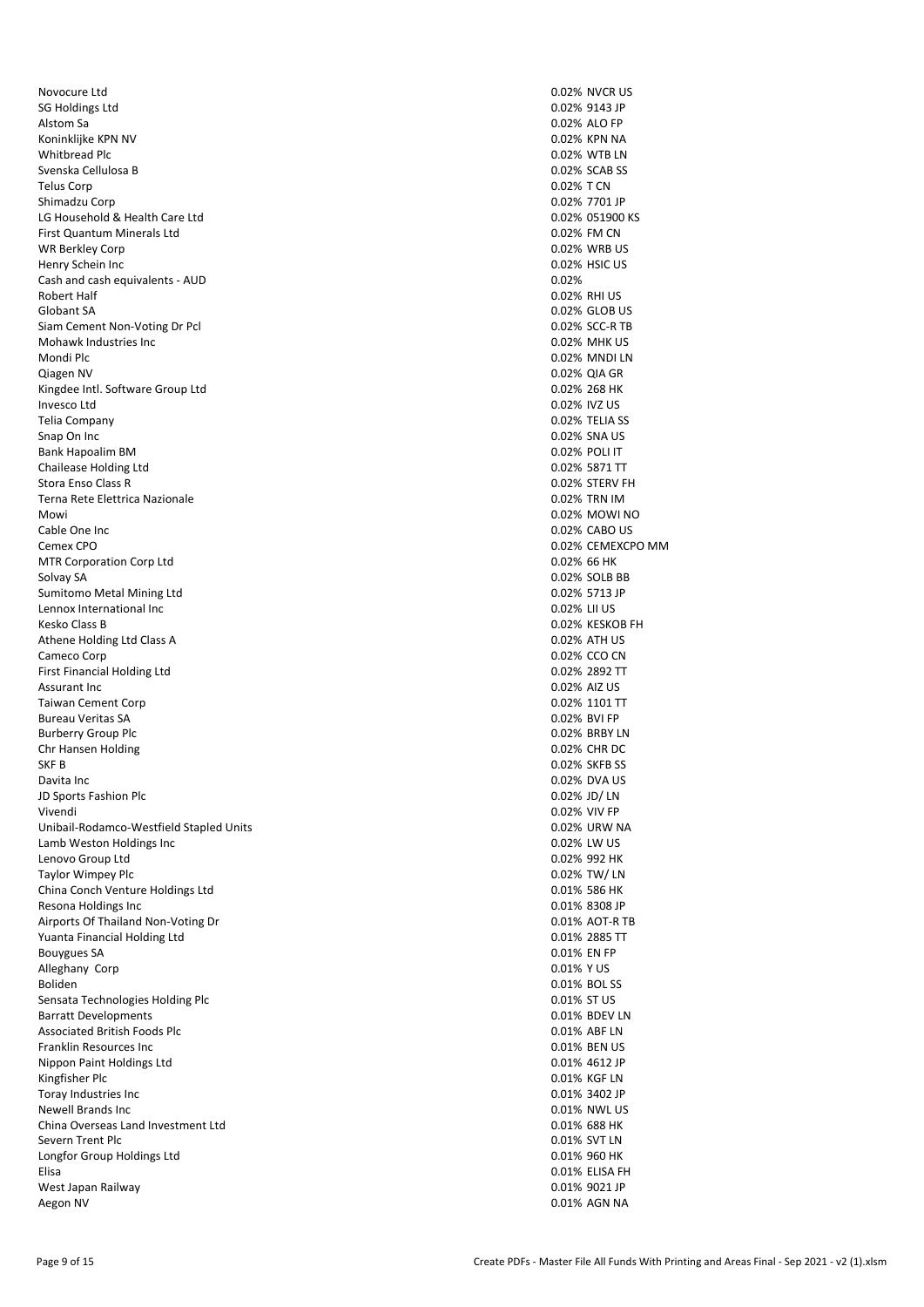Eiffage SA 0.01% FGR FP Malayan Banking 1989 Malayan Banking 1989 Malayan Banking 1989 Malayan Banking 1989 Malayan Banking 1989 Malay<br>
Malayan Banking 1989 Malayan Banking 1989 Malayan Banking 1989 Malayan Banking 1989 Malayan Banking 1989 Mala Jazz Pharmaceuticals Plc Campbell Soup 0.01% CPB US United Utilities Group Plc 0.01% UU/ LN CapitaLand Integrated Commercial Trust 0.01% CICT SP Arkema Sa 0.01% AKE FP Owens Corning **OUT CONTRACT CONTRACT CONTRACT CONTRACT CONTRACT CONTRACT CONTRACT CONTRACT CONTRACT OC US** Randstad Holding **Contract Contract Contract Contract Contract Contract Contract Contract Contract Contract Contract Contract Contract Contract Contract Contract Contract Contract Contract Contract Contract Contract Contra** Daifuku Ltd 0.01% 6383 JP Odakyu Electric Railway Ltd 0.01% 9007 JP Nippon Building Fund Reit Inc 0.01% 8951 JP Adecco Group AG 0.01% ADEN SW Carl Zeiss Meditec AG 0.01% AFX GR Suez SA 0.01% SEV FP Wuxi Apptec Ltd H 0.01% 2359 HK GN Store Nord 0.01% GN DC Accor SA 0.01% AC FP Sumitomo Chemical Ltd 0.01% 4005 JP Morrison(Wm.)Supermarkets **0.01% Markets** 0.01% MRW LN Yamaha Corp **0.01% 7951 JP** 0.01% 7951 JP Voya Financial Inc 0.01% VOYA US A O Smith Corp 0.01% AOS US Lixil Corp 0.01% 5938 JP Capitaland Investment Ltd<br>
Magazine Luiza SA 0.01% CLI SP<br>
Magazine Luiza SA 0.01% MGLU3 BZ Magazine Luiza SA Bangkok Dusit Medical Services 0.01% BDMS-R TB Discovery Inc Series C 0.01% DISCK US Henkel AG 0.01% HEN GR Red Electrica SA 0.01% REE SM George Weston Ltd **0.01% WN CN** Coca Cola HBC AG 0.01% CCH LN Samsung Electro Mechanics Ltd 0.01% 009150 KS Natura Co Holding SA 0.01% NTCO3 BZ Abrdn Plc 0.01% ABDN LN 0.01% ABDN LN 0.01% ABDN LN 0.01% ABDN LN 0.01% ABDN LN 0.01% ABDN LN 0.01% ABDN LN 0.01% ABDN LN 0.01% ABDN LN 0.01% ABDN LN 0.01% ABDN LN 0.01% ABDN LN 0.01% ABDN LN 0.01% ABDN LN 0.01% ABDN LN 0. JSR Corp 0.01% 4185 JP LG Corp 0.01% 003550 KS CCL Industries Inc Class B 0.01% CCL/B CN 0.01% CCL/B CN 0.01% CCL/B CN 0.01% CCL/B CN 0.01% CCL/B CN 0.01% CCL/B CN 0.01% FSV CN 0.01% FSV CN 0.01% FSV CN 0.01% FSV CN 0.01% FSV CN 0.01% FSV CN 0.01% FSV CN 0.01% FSV CN 0 FirstService Subordinate Voting Co. Asustek Computer Inc 0.01% 2357 TT Hankyu Hanshin Holdings Inc 0.01% 9042 JP Kinross Gold Corp **0.01% K** CN COLORED COLORED ASSESSED ASSESSED AS A CHARGE OF A CHARGE OF A CHARGE OF A CHARGE OF A CHARGE OF A CHARGE OF A CHARGE OF A CHARGE OF A CHARGE OF A CHARGE OF A CHARGE OF A CHARGE OF A CHARGE O British Land Reit Plc **0.01% BLND LN** Renaissancere Holding Ltd **0.01% RNR US COLLECT COLLECT COLLECT COLLECT COLLECT COLLECT COLLECT COLLECT COLLECT COLLECT COLLECT COLLECT COLLECT COLLECT COLLECT COLLECT COLLECT COLLECT** Taiwan Mobile Ltd<br>
EDP Renovaveis SA Solution of the Contract of the Contract of the Contract of the Contract of the Contract of the Contract of the Contract of the Contract of the Contract of the Contract of the Contract EDP Renovaveis SA<br>Autoliv Inc Yamaha Motor Ltd 0.01% 7272 JP Cyber Agent Inc 0.01% 4751 JP Toromont Industries Ltd **0.01% TIH CN** Notre Dame Intermedica Participacoes SA 0.01% GNDI3 BZ<br>
Hydro One Ltd 0.01% H CN 0.01% GNDI3 BZ Hydro One Ltd Localiza Rent A Car SA 0.01% RENT3 BZ Verbund AG 0.01% VER AV Samsung Fire & Marine Insurance Ltd<br>
Hikma Pharmaceuticals Plc<br>
O.01% HIK LN Hikma Pharmaceuticals Plc 0.01% HIK LN Rohm Ltd 0.01% 6963 JP JFE Holdings Inc 0.01% 5411 JP Yageo Corp 0.01% 2327 TT Bank Pekao SA 0.01% PEO PW Commerzbank AG Berkeley Group Holdings (The) Plc 0.01% BKG LN Electrolux B 0.01% ELUXB SS Tryg AS 0.01% TRYG DC 0.01% TRYG DC 0.01% TRYG DC 0.01% TRYG DC 0.01% TRYG DC Tokyu Corp 0.01% 9005 JP Tele2 B 0.01% TEL2B SS Gildan Activewear Inc **0.01% GIL CN** 0.01% GIL CN Vifor Pharma AG 0.01% VIFN SW Sainsbury (J) Plc 0.01% SBRY LN Sirius Xm Holdings Inc 0.01% SIRI US GBP/NZD forward exchange contract 0.01%

0.01% ANTO LN 0.01% ALV US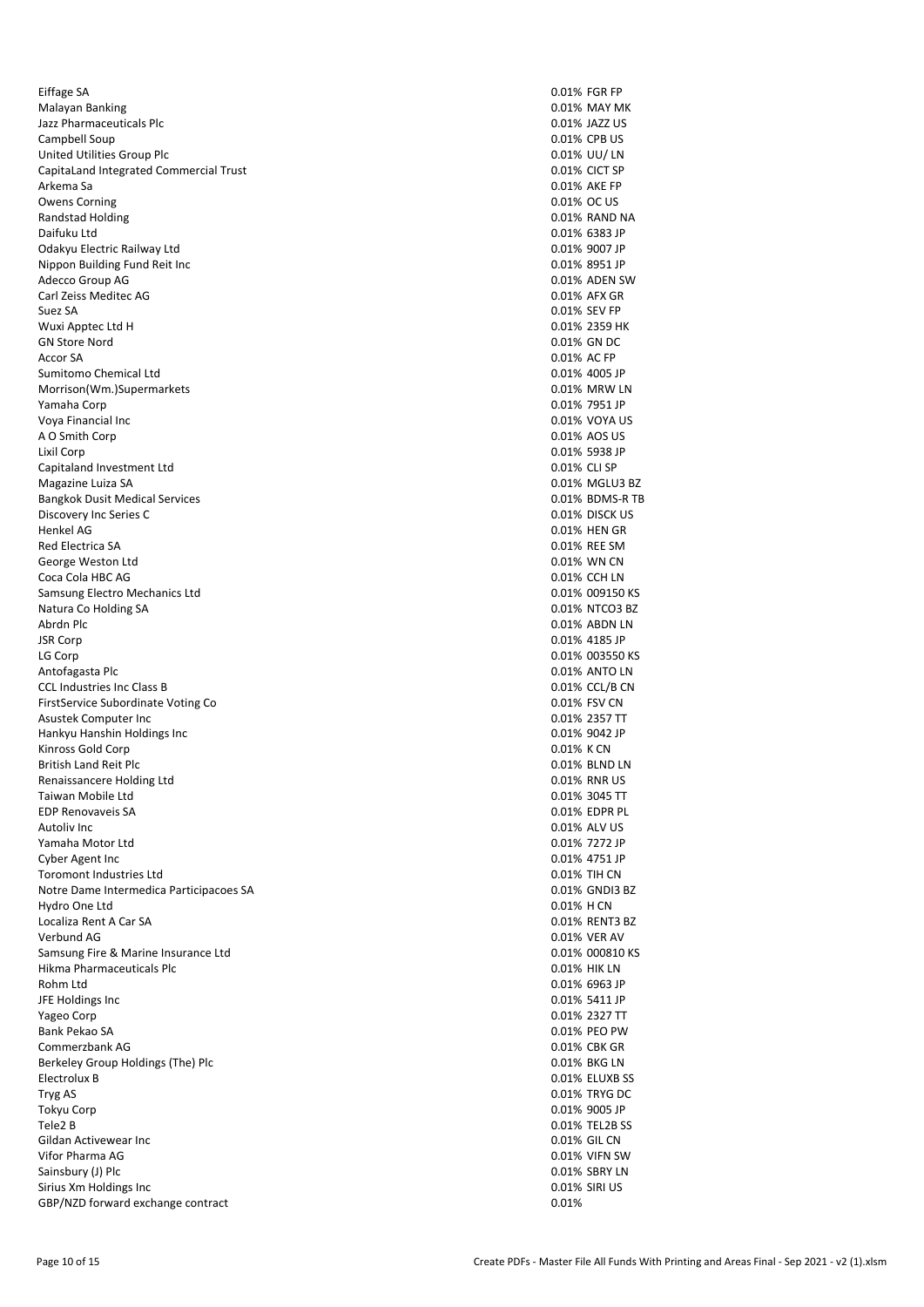Kurita Water Industries Ltd 0.01% 6370 JP Demant 0.01% DEMANT DC EUR Cash (Alpha Committed) 0.01% EUR Alibaba Health Information Tech Ltd 0.01% 241 HK Valeo 0.01% FR FP Cyber Ark Software Ltd 0.01% CYBR US Ritchie Bros Auctioneers Inc<br>
China Feihe Ltd<br>
0.01% RBA CN<br>
0.01% RBA CN  $T$ mx Group Ltd  $0.01\%$  X CN  $\overline{0.01\%}$  X CN  $\overline{0.01\%}$  X CN  $\overline{0.01\%}$  1821 HK ESR Cayman Ltd 6.01% 1821 HK (1.01% 1821 HK) 6.01% 1821 HK (1.01% 1821 HK) 6.01% 1821 HK (1.01% 1821 HK) 6.01% 1821 HK CIMB Group Holdings Magnit PJSC Sponsored Russia Ru Dr<br>
HKT Trust & HKT Ltd<br>
O.01% 6823 HK HKT Trust & HKT Ltd JPY/NZD forward exchange contract  $0.01\%$ <br>Advanced Info Service Non-Voting D<br>D.01% ADVANC-R TB Advanced Info Service Non-Voting D Hotai Motor Ltd 0.01% 2207 TT CHF/NZD forward exchange contract 0.01% Carlyle Group Inc 0.01% CG US Amplifon 0.01% AMP IM Orkla 0.01% ORK NO Suntory Beverage & Food Ltd 0.01% 2587 JP Taishin Financial Holding Ltd 0.01% 2887 TT PZU SA 0.01% PZU PW Ibiden Ltd 0.01% 4062 JP Atos 0.01% ATO FP Shanghai Commercial Ltd 0.01% 5876 TT Sekisui Chemical Ltd 0.01% 4204 JP President Chain Store Corp 0.01% 2912 TT Wartsila 0.01% WRT1V FH Lanxess AG 0.01% LXS GR Klepierre REIT SA 0.01% LI FP Keppel Ltd 0.01% KEP SP Kghm Polska Miedz Sa 0.01% KGH PW Hirose Electric Ltd 0.01% 6806 JP Yakult Honsha Ltd Nomura Real Estate Master Fund, Inc<br>
Mitsui Chemicals Inc 0.01% 3462 JP<br>
0.01% 4183 JP 0.01% 4183 JP Mitsui Chemicals Inc.<br>Amerco China Vanke Ltd H 0.01% 2202 HK 0.01% 2202 HK 0.01% 2202 HK 0.01% 2202 HK 0.01% 2202 HK Gecina SA 0.01% GFC FP Azbil Corp 0.01% 6845 JP Nabtesco Corp 0.01% 6268 JP Schroders Plc 0.01% SDR LN 0.01% SDR LN 0.01% SDR LN 0.01% SDR LN 0.01% SDR LN 0.01% SDR LN 0.01% SDR LN 0.01% Press Metal Aluminium Holdings **Community Press Metal Aluminium Holdings Community PMAH MK** Toto Ltd 0.01% 5332 JP Taisei Corp 0.01% 1801 JP Extending Manual Control of the United States of the United States of the United States of the United States of the United States of the United States of the United States of the United States of the United States of the U Lundin Mining Corp Dai Nippon Printing Ltd 0.01% 7912 JP Sinopac Financial Holdings Ltd 0.01% 2890 TT Brookfield Renewable Subordinate V 0.01% BEPC CN Capcom Ltd 0.01% 9697 JP Tobu Railway Ltd **2001 JP** 2001 JP 2001 JP 2001 JP 2001 JP 2001 JP 2001 JP 2001 JP 2001 JP 2001 JP 3001 JP 3001 JP 3001 JP 3001 JP 3001 JP 3001 JP 3001 JP 3001 JP 3001 JP 3001 JP 3001 JP 3001 JP 3001 JP 3001 JP 3001 JP 300 Amorepacific Corp 2004 Compact 2006 Corp 201 Manual 2006 Corp 201 Manual 2006 Corp 201 Manual 2006 Corp 201 Manual 2006 Corp 201 Manual 2006 Corp 201 Manual 2006 Corp 201 Manual 201 Manual 201 Manual 201 Manual 201 Manual Ambu Class B 0.01% AMBUB DC Lojas Renner SA 0.01% LREN3 BZ Nissin Foods Holdings Ltd 0.01% 2897 JP Rede Dor Sao Luiz San North Communications of the Communication of the Communication of the Communications of the Communications of the Communications of the Communications of the Communications of the Communications of th Nippon Express Ltd Discovery Inc Series A 0.01% DISCA US and DISCA US and DISCA US of the US of the US of the US of the US of the U<br>
Discovery Inc Series A 0.01% SIA SP of the US of the US of the US of the US of the US of the US of the US of Singapore Airlines Ltd Keio Corp 0.01% 9008 JP AU Optronics Corp 0.01% 2409 TT<br>
China Tourism Group Duty Free Corp 0.01% 2009 TT<br>
20.01% 601888 C1 China Tourism Group Duty Free Corp Vipshop Holdings Sponsored Ads Rep 0.01% VIPS US Hoshizaki Corp 0.01% 6465 JP Kansai Paint Ltd **0.01% 4613 JP** 0.01% 4613 JP Far Eastern New Century Corp 0.01% 1402 TT Nari Technology Ltd A 0.01% 600406 C1 Singapore Exchange Ltd **0.01% SGX SP** 0.01% SGX SP AAC Technologies Holdings Inc 0.01% 2018 HK

0.01% 6186 HK 0.01% UHAL US 0.01% 4768 JP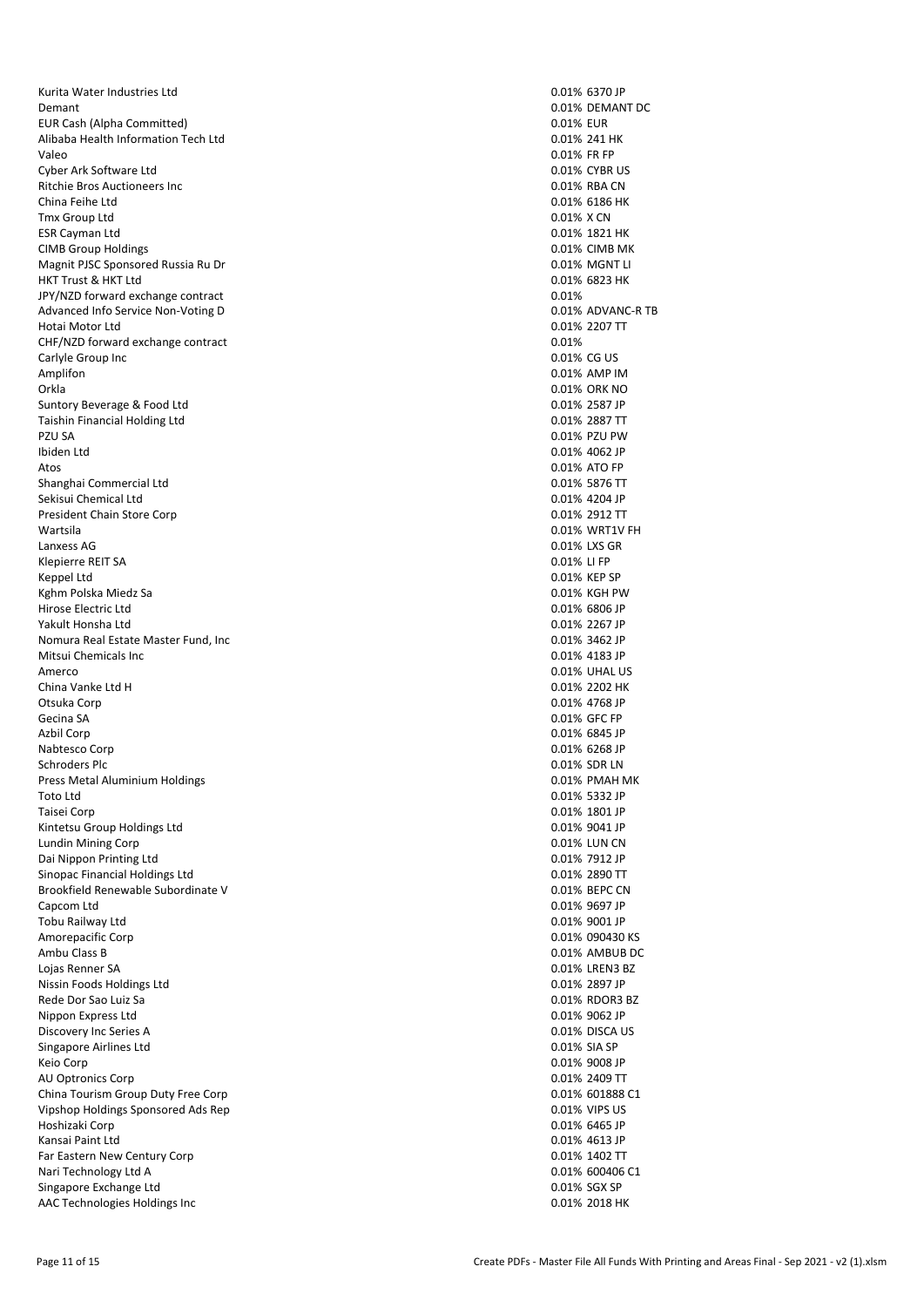Posco Chemical Ltd **0.01% 003670 KS** Amundi SA 0.01% AMUN FP 2001 2001 2002 2003 2004 2004 2005 2007 2008 2009 2012 2013 2014 2015 2016 2017 2018 20<br>Compire Ltd Class A Empire Ltd Class A Zhongsheng Group Holdings Ltd 0.01% 881 HK BYD Ltd A 0.01% 002594 C2 Lotte Chemical Corp **0.01% 011170 KS** COLOR 0.01% 0.01% 0.01% 0.01% 0.01% 0.01% 0.01% 0.01% 0.01% 0.01% 0.01% 0.01% 0.01% 0.01% 0.01% 0.01% 0.01% 0.01% 0.01% 0.01% 0.01% 0.01% 0.01% 0.01% 0.01% 0.01% 0.01% 0.01% 0.01% 0.01 Wan Hai Lines Ltd 0.01% 2615 TT HKD Cash (Alpha Committed) Orix Jreit Reit Inc 0.01% 8954 JP Mazda Motor Corp Husqvarna 0.01% HUSQB SS Obayashi Corp 0.01% 1802 JP Korean Air Lines Ltd **0.01% 003490 KS** Hutchison China Meditech ADR 0.01% HCM US Gedeon Richter 0.01% RICHT HB Shandong Weigao Group Medical PlyPolymer Co. Ltd 0.01 0.01% 1066 HK Biomerieux SA 0.01% BIM FP Ganfeng Lithium Ltd H 0.01% 1772 HK Grupo Bimbo A 0.01% BIMBOA MM CAD Cash (Alpha Committed) and Cash (Alpha Committed) and Cash (Alpha Cash Cash Cash Capital Cash Capital Cash Capital Cash Capital Capital Capital Cash Capital Capital Capital Capital Capital Capital Capital Capital Capit IHH Healthcare 0.01% IHH MK Jeronimo Martins SA 0.01% JMT PL Eurazeo 0.01% RF FP Kajima Corp 0.01% 1812 JP MicroPort Scientific Corp Orion Class B 0.01% ORNBV FH Equatorial Energia SA 0.01% EQTL3 BZ Axiata Group 0.01% AXIATA MK Ganfeng Lithium Ltd A 0.01% 002460 C2 Hitachi Construction Machinery Ltd 0.01% 6305 JP Kobayashi Pharmaceutical Ltd 0.01% 4967 JP Eclat Textile Ltd 0.01% 1476 TT Nomura Real Estate Holdings Inc<br>
Clariant AG 0.01% 3231 JP<br>
Clariant AG 0.01% CLN SW Clariant AG 0.01% CLN SW 0.01% CLN SW 0.01% CLN SW 0.01% CLN SW 0.01% CLN SW 0.01% CLN SW 0.01% CLN SW 0.01% CLN SW BMW Pref AG 0.01% BMW3 GR Canadian Apartment Properties REIT<br>Allegro SA 0.01% CAR-U CN ICA Gruppen 0.01% ICA SS United Urban Investment Reit Corp and Control of Control of Control of Control of Control of Control of Control of Control of Control of Control of Control of Control of Control of Control of Contr United Urban Investment Reit Corp Want Want China Holdings Ltd 0.01% 151 HK Inner Mongolia Yili Industrial Group Co. Ltd 0.01% 600887 C1 Rumo SA 0.01% RAIL3 BZ Toyo Suisan Ltd 0.01% 2875 JP China Vanke Ltd A 0.01% 000002 C2 Hankook Tire & Technology Ltd 0.01% 161390 KS Yokogawa Electric Corp<br>Shimizu Corp Industrial Bank Ltd A 0.01% 601166 C1 Covivio SA 0.01% COV FP LG Display Ltd **Display Ltd** 0.01% 034220 KS Shizuoka Bank Ltd<br>
Energy Absolute Non-Voting Dr Pcl<br>
D.01% EA-R TB 0.01% 6A-R TB Energy Absolute Non-Voting Dr Pcl Kobe Bussan Ltd **6.01% 3038 JP 1.012 States and Contact Contact Contact Contact Contact Contact Contact Contact Contact Contact Contact Contact Contact Contact Contact Contact Contact Contact Contact Contact Contact Contac** Hulic Ltd 0.01% 3003 JP Doosan Heavy Industries & Construction Ltd<br>
Far Eastone Telecommunications Ltd<br>
0.01% 4904 TT Far Eastone Telecommunications Ltd Banco Do Brasil SA 0.01% BBAS3 BZ Genscript Biotech Corp Klabin Units SA 0.01% KLBN11 BZ Lion Corp 0.01% 4912 JP Wuxi Apptec Ltd A 0.01% 603259 C1 GS Engineering & Construction Corp 6.01% 006360 KS Engineering & Construction Corp 0.01% 006360 KS PPB Group 0.01% PEP MK Arca Continental 0.01% AC\* MM Wendel 0.01% MF FP LPP SA 0.01% LPP PW Hyundai Engineering & Construction **Districts** Construction **0.01% 000720 KS** Coway Ltd 0.01% 021240 KS Lawson Inc 2651 JP Stanley Electric Ltd<br>
Stanley Electric Ltd<br>
Unilever Indonesia<br>
O.01% UNVR II Unilever Indonesia

0.01% 3092 JP 0.01% ALE PW 0.01% 1803 JP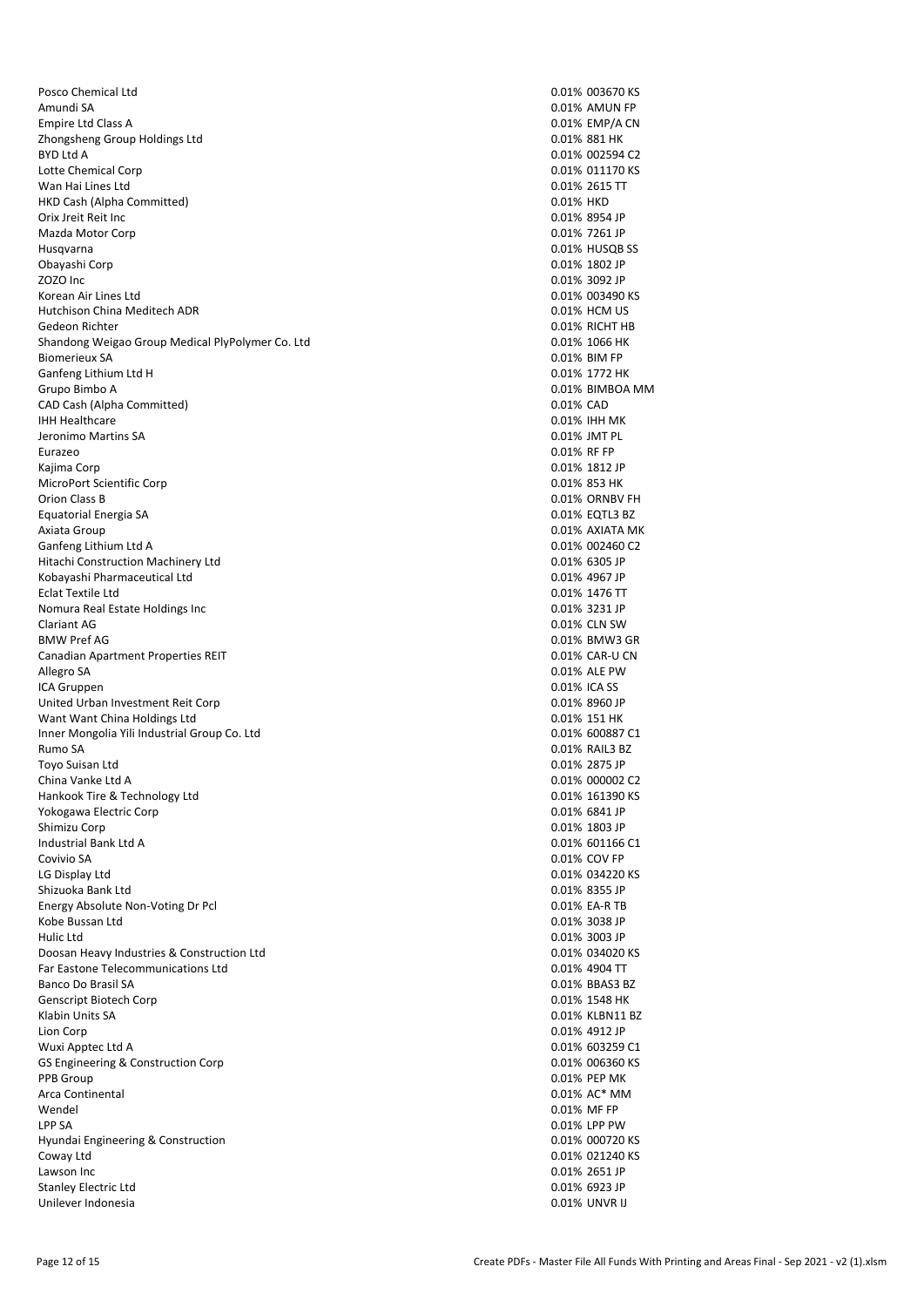Ballard Power Systems Inc 0.01% BLDP CN Lite On Technology Corp 6 and the United States of the United States of the United States of the United States<br>
1.001% 2301 TT<br>
2.01% YRI CN Yamana Gold Inc Voestalpine AG 0.01% VOE AV 0.01% VOE AV 0.01% VOE AV 0.01% VOE AV 0.01% VOE AV 0.01% VOE AV 0.01% VOE AV 0.01% VOE AV 0.01% VOE AV 0.01% VOE AV 0.01% VOE AV 0.01% VOE AV 0.01% VOE AV 0.01% VOE AV 0.01% VOE AV 0.01% VOE AV Elia Group SA 0.01% ELI BB Fuyao Glass Industry Group Ltd H 0.01% 3606 HK Telefonica Deutschland Holding AG 0.01% O2D GR<br>
Cheng Shin Rubber Industry Ltd 0.01% O2D GR Cheng Shin Rubber Industry Ltd RHB Bank 0.01% RHBBANK MK 6.01% RHBBANK MK 6.01% RHBBANK MK 6.01% RHBBANK MK 6.01% RHBBANK MK 6.01% RHBBANK MK Feng Tay Enterprises Ltd<br>
Hellenic Telecommunications Organization SA  $0.01\%$  9910 TT<br>
Hellenic Telecommunications Organization SA Hellenic Telecommunications Organization SA BOC Aviation Ltd 0.01% 2588 HK Giant Manufacturing Ltd **0.01% 9921 TT** 0.01% 9921 TT Miura Ltd 0.01% 6005 JP 51Job ADR Representing Inc 0.01% JOBS US Sohgo Security Services Ltd 0.01% 2331 JP Hitachi Metals Ltd 0.01% 5486 JP SEB SA 0.01% SK FP Pharmaron Beijing Ltd H 0.01% 3759 HK Tongcheng-Elong Holdings Ltd 0.01% 780 HK Sungrow Power Supply Ltd A 0.01% 300274 C2 B2Gold Corp 0.01% BTO CN Hansoh Pharmaceutical Group Ltd 0.01% 3692 HK Ipsen SA 0.01% IPN FP Swire Pacific Ltd A 0.01% 19 HK Compal Electronics Inc 0.01% 2324 TT Charoen Pokphand Foods Non-Voting 0.01% CPF-R TB Central Pattana Non-Voting Dr Pcl 0.01% CPN-R TB Dongfeng Motor Group Ltd H 0.01% 489 HK Kuala Lumpur Kepong **0.01% KLK MK** Telefonica Brasil SA 0.01% VIVT3 BZ Cifi Ever Sunshine Services Group 0.01% 1995 HK Indorama Ventures Non-Voting Dr Pc 0.01% IVL-R TB Nestle Malaysia 0.01% NESZ MK Hanmi Pharm Ltd 0.01% 128940 KS Beijing Enterprises Water Group Lt<br>
Turkcell lletisim Hizmetleri A<br>
O.00% TCELL TI Turkcell Iletisim Hizmetleri A. TWD Cash (Alpha Committed) and the committed of the committed of the committed of the committed of the committed of the committed of the committed of the committed of the committed of the committed of the committed of the Yamada Holdings Ltd Kimberly-Clark De Mexico Class A 0.00% KIMBERA MM Guangzhou Automobile Group Ltd H 0.00% 2238 HK Siam Commercial Bank Non-Voting Dr 0.00% SCB-R TB Land and House Public Non-Voting D 0.00% LH-R TB Minor International Public Non Voting 0.00% MINT-R TB Hanon Systems 0.00% 018880 KS Hiwin Technologies Corp and the control of the control of the control of the control of the control of the control of the control of the control of the control of the control of the control of the control of the control of CD Projekt SA Greentown Service Group Ltd 0.00% 2869 HK Cia Energetica De Minas Gerais 0.00% CMIG4 BZ Coca-Cola Femsa Class UBL Units 0.00% KOFUBL MM Acer 2000% 2353 TT Topsports International Holdings L 0.00% 6110 HK Wistron Corp 0.00% 3231 TT Top Glove Corporation **The Corporation** 0.00% TOPG MK Dainippon Sumitomo Pharma Ltd 0.00% 4506 JP Kalbe Farma 0.00% KLBF IJ JDE Peets Nv 0.00% JDEP NA China Everbright Environment Group Ltd 0.00% 257 HK CanSino Biologics Inc 0.00% 6185 HK Hyundai Glovis Ltd<br>
Air China Ltd H<br>
Air China Ltd H 0.00% 753 HK Air China Ltd H CJ CheilJedang Corp 0.00% 097950 KS Barito Pacific 0.00% BRPT IJ ANA Holdings Inc 2002 12 and 2008 9202 JP Minth Group Ltd 0.00% 425 HK Fosun International Ltd 0.00% 656 HK Midea Group Ltd A 0.00% 000333 C2 Swire Properties Ltd 0.00% 1972 HK Yuhan Corp 0.00% 000100 KS TIM SA 0.00% TIMS3 BZ BTS Group Holdings Non-Voting Dr P 0.00% BTS-R TB

0.01% 011790 KS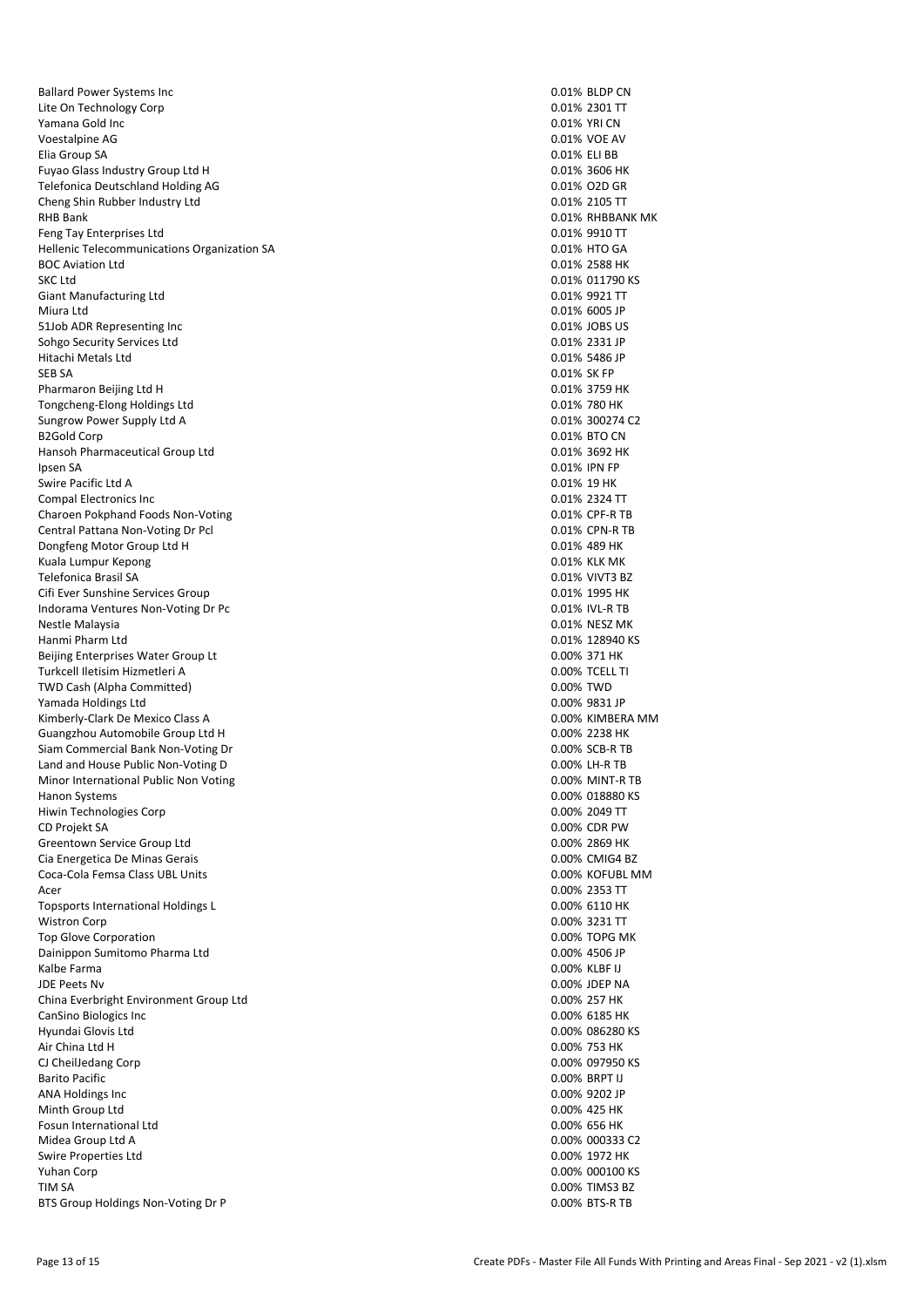Home Product Center Non-Voting Dr 0.00% HMPRO-R TB Yunnan Baiyao Group Ltd A 0.00% 000538 C2 Inventec Corp Etablissementen Franz Colruyt NV 0.00% COLR BB Shenzhen International Holdings Ltd 0.00% 152 HK Hopson Development Holdings Ltd 0.00% 754 HK Beijing Capital International Airp 10.00% 694 HK<br>
Energisa Units SA 10.00% 694 HK Energisa Units SA AMMB Holdings and the control of the control of the control of the control of the control of the control of the control of the control of the control of the control of the control of the control of the control of the contr Orange Polska SA 0.00% OPL PW 0.00% OPL PW 0.00% OPL PW 0.00% OPL PW 0.00% OPL PW 0.00% OPL PW 0.00% OPL PW 0.00% OPL PW 0.00% OPL PW 0.00% OPL PW 0.00% OPL PW 0.00% OPL PW 0.00% OPL PW 0.00% OPL PW 0.00% OPL PW 0.00% OPL CNP Assurances SA Uni-President Ltd 0.00% 220 HK GBP Cash (Alpha Committed) SK Telecom Ltd **0.00% 017670 KS** Eve Energy Ltd A 0.00% 300014 C2 SK Biopharmaceuticals Ltd 0.00% 326030 KS Shanghai Fosun Pharmaceutical (Group) Co. Ltd 0.000 0.000 0.000 0.000 0.000 0.000 0.000 0.000 0.000 0.000 0.00 CNH Cash (Alpha Committed) 0.00% CNH Shimao Group Holdings Ltd<br>1.000% 813 HK (1.000% 813 HK (1.000% 813 HK (1.000% 813 HK (1.000% 9922 HK) Jiumaojiu International Holdings L Zhejiang Huayou Cobalt Ltd A 0.00% 603799 C1 CIFI Holdings (Group) Ltd 0.00% 884 HK Companhia Concessoes Rodoviarias SA 0.00% CCRO3 BZ Shanghai M&G Stationery Inc A 0.00% 603899 C1 Americanas Sa **0.00% AMER3 BZ**<br>
China Molybdenum Ltd H<br>
0.00% 3993 HK China Molybdenum Ltd H Indah Kiat Pulp & Paper 0.00% INKP IJ Yadea Group Holdings Ltd 0.00% 1585 HK Atacadao Carrefour SA 0.00% CRFB3 BZ Intouch Holdings Non-Voting Dr Pcl 0.00% INTUCH-R TB AmoreG 0.00% 002790 KS Hartalega Holdings 0.00% HART MK China Jinmao Holdings Group Ltd 0.00% 817 HK Ovctek China Inc A 0.00% 300595 C2 Digi.Com 0.00% DIGI MK Topchoice Medical Corporation Inc 0.00% 600763 C1 Lee & Man Paper Manufacturing Ltd 0.00% 2314 HK Taiwan High Speed Rail Corp 0.00% 2633 TT Shanghai Pharmaceuticals Holding Ltd<br>
SEK Cash (Alpha Committed) 8.000% 2607 HK<br>
20.00% 2607 HK SEK Cash (Alpha Committed) Zoomlion Heavy Industry Science And Technology Co. Ltd 0.00% 1157 HK MXN Cash (Alpha Committed) 0.00% MXN Poly Developments And Holdings Group Co. Ltd 0.00% 600048 C1 UOL Group Ltd 0.00% UOL SP 3SBio Inc 0.00% 1530 HK Tokyo Century Corp 0.00% 8439 JP PLN Cash (Alpha Committed) and the committed of the committed of the committed of the committed of the committed of the committed of the committed of the committed of the committed of the committed of the committed of the Berli Jucker Non-Voting Dr Pcl<br>
1990 - Binxin Fertility Group Ltd<br>
1991 - D.00% BJC-R TB Jinxin Fertility Group Ltd Sinotruk (Hong Kong) Ltd 0.00% 3808 HK Vinda International Ltd 0.00% 3331 HK SCSK Corp 0.00% 9719 JP Via Sa 0.00% VIIA3 BZ Santander Bank Polska SA 0.00% SPL PW Jumbo SA 0.00% BELA GA TCL Technology Group Corp A 0.00% 000100 C2<br>
China Lesso Group Holdings Ltd<br>
0.00% 2128 HK China Lesso Group Holdings Ltd China Medical System Holdings Ltd 0.00% 867 HK Banco Santander Brasil Units SA 0.00% SANB11 BZ Maxis 0.00% MAXIS MK Indust Penoles **1.1 and 2.000 PE&OLES\*** MM<br>
SGD Cash (Alpha Committed) **PEADLES**\* MM SGD Cash (Alpha Committed) Shenzhen Inovance Technology Ltd A<br>
A-Living Services Ltd H<br>
A-Living Services Ltd H A-Living Services Ltd H Sun Art Retail Group Ltd 0.00% 6808 HK Logan Group Company Ltd **1.1 September 2008 120 HK** company Ltd 0.00% 3380 HK Guangzhou R&F Properties Ltd H 0.00% 2777 HK China Merchants Shekou Industrial 0.00% 001979 C2 KWG Group Holdings Ltd 0.00% 1813 HK Sylvamo Corp When Issued **0.00% SLVM WI** Malaysia Airports Holdings **0.00% MAHB MK** Malaysia Airports Holdings **0.00% MAHB MK** CHF Cash (Alpha Committed) 0.00% CHF